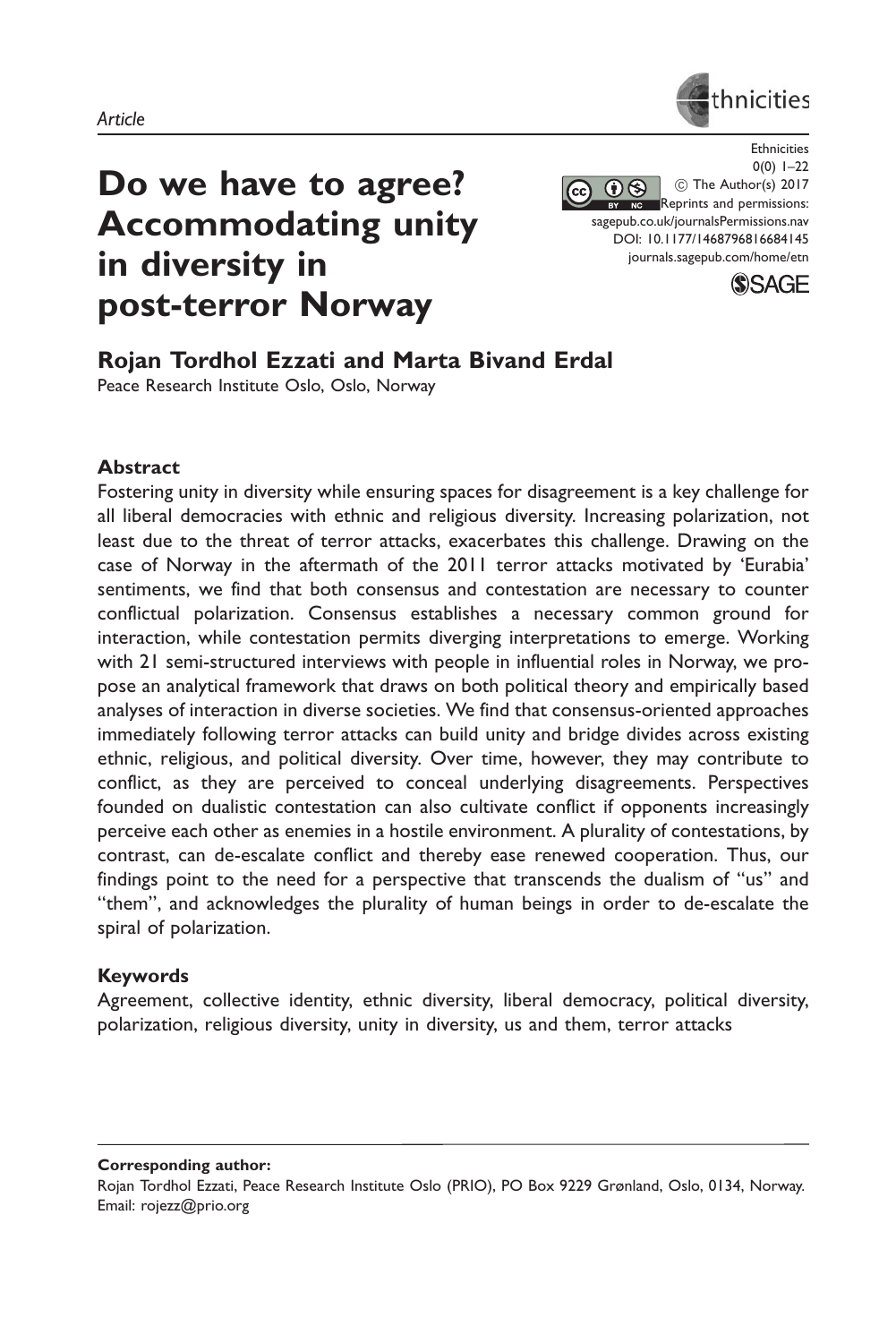## Introduction

The question of how to unite citizens across difference in increasingly diverse societies is recurring across Europe (see e.g. Cinalli and Giugni, 2013). In this article, we explore approaches to fostering unity in diversity, while upholding democratic principles. The question in the title, ''Do we have to agree?'', highlights a key feature underlying efforts to foster unity in diversity. We use the case of Norway – a liberal democracy espousing public ideals of tolerance and equality, with respect for human rights and the rule of law as foundational principles. This is a country that has seen increasing levels of ethnic and religious diversity over the past century. On 22 July 2011, Norway experienced its most brutal acts of violence since Second World War. Having killed 77 people, the perpetrator claimed that he had wanted to protect Norway and Western Europe against increasing ethnic and religious diversity and political accommodation of Islam. In the aftermath of these attacks, questions of accommodating difference while fostering unity in diversity have been particularly pressing. Given that such questions are common in societies struck by terror (see e.g. Lynch, 2013), the ensuing discussion and analysis have relevance beyond this case.

Our point of departure is that in order to live together across ethnic, religious, and political differences, it is necessary to foster unity in diversity by accommodating disagreement. In such a ''community of disagreement'' (Iversen, 2012, 2014), there is scope to disagree within a frame about which, conversely, there is agreement. Unity in diversity, then, entails an acceptance of unity without uniformity, and diversity without fragmentation. The idea builds on an understanding that stretches beyond mere tolerance of difference. It is an acknowledgment that, as humans, we share some key dimensions of life. Agreements about the rule of law, alongside channels for expressing disagreement, are two such dimensions.

These are issues that face governments in liberal democracies when they try to manage diversity and foster social cohesion – whether under the guise of multiculturalism or other approaches to societal diversity and pluralism (Kraus, 2012; Malik, 2014; Meer and Modood, 2014). While the term ''unity in diversity'' may be criticized as celebratory, glossing over inequalities and differences, as a concept it deserves attention. So far in academic debates, it has received the most attention in literature on citizenship education. One area of research in this field has been to work through the ways in which unity and diversity are mutually constitutive, and explore how to apply this notion to teaching in schools characterized by ethnic and religious diversity (Banks, 2007; Parker, 2003). Meanwhile academic debates on diversity often refer to unity as a significant societal aim, without positioning it in a specific relationship to diversity (see e.g. Bygnes, 2013; Fox and Jones, 2013).

Our understanding of unity addresses ''the willingness [and capacity] of members of a society to cooperate with each other in order to survive and prosper'' (Stanley, 2003: 5). Following Hannah Arendt's concept of plurality as an existential human condition (Lysaker, 2014), our aim is not to find a way ''to unite diverse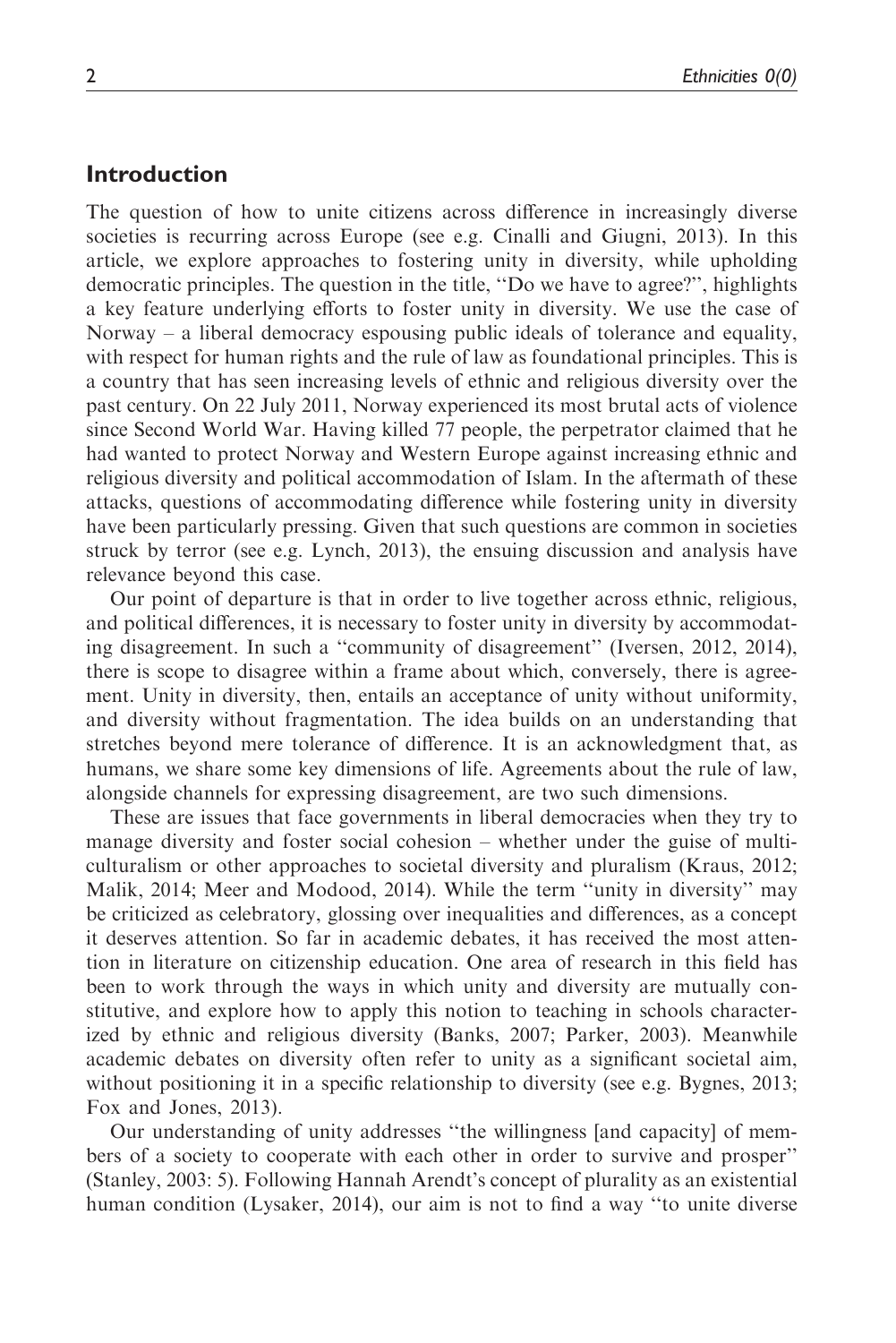individuals in a common will'' (Canovan, 1983: 300). Rather our quest is to explore how an acceptance which "provide<sup>[s]</sup> a way of holding people together while leaving them space in which to differ'' (Canovan, 1983: 300) might be achievable in liberal, democratic societies. In practice, then, unity in diversity involves accepting both agreement and disagreement; it leads to approaches that welcome consensus, while embracing contestations in ways that do not entertain far-reaching, negative stereotypes that develop into enemy images (Petersson, 2009).

The 21 people we interviewed for this article all had influential roles in Norway and were able to provide top-down perspectives on collective identities and interaction in public debate. Their perspectives were simultaneously grounded in their own personal lived experiences in a diverse society. Concentrating on the interplay of consensus and contestations, the analysis of this data allows us to explore some of the possibilities and limitations of unity in a diverse society from both an empirical and theoretical vantage point.

Following our point of departure that in a diverse society, the state aims to accommodate unity in diversity, highlighting both the need for dialogue and for democratic spaces of disagreement,<sup>1</sup> we ask: in a liberal democracy characterized by ethnic and religious diversity, under which conditions do consensus-oriented approaches and contestation-facilitating approaches build unity, and under which conditions do they contribute to conflict?

In what follows, we describe the post-terror case of Norway, before we turn to our analytical framework. After a presentation of the empirical data and methodological approach, we apply this framework to an analysis and discussion of the conditions for consensus and contestations. In the conclusion, we point to some implications for academic theorization and the everyday practice of unity in diversity.

## The case of Norway

In Norway there is a widely held and influential narrative of ethnic and religious homogeneity, based on the idea of a uniformity that held sway until immigration flows<sup>2</sup> from the 1960s onward led to increased ethnic and religious diversity (Gullestad, 2002: 59). This narrative is popular despite the existence of various national minorities, including the indigenous Sami population, and a history of seeking to control religious diversity – an acknowledgement that such diversity existed prior to these more recent immigration flows (Gullestad, 2002).

It was this diversity and the political management thereof that the now convicted perpetrator targeted on 22 July 2011, when he parked a car containing a bomb by the main government buildings in the centre of Oslo. A few hours later, he targeted the annual youth camp of the social democratic Norwegian Labour Party on the island of Utøya just outside of Oslo, where teenagers and young adults had gathered for political debate and social interaction. The perpetrator claims that his aim was to stop both future immigration and recruitment to political movements that he sees as responsible for increasing immigration since the late 1960s. In public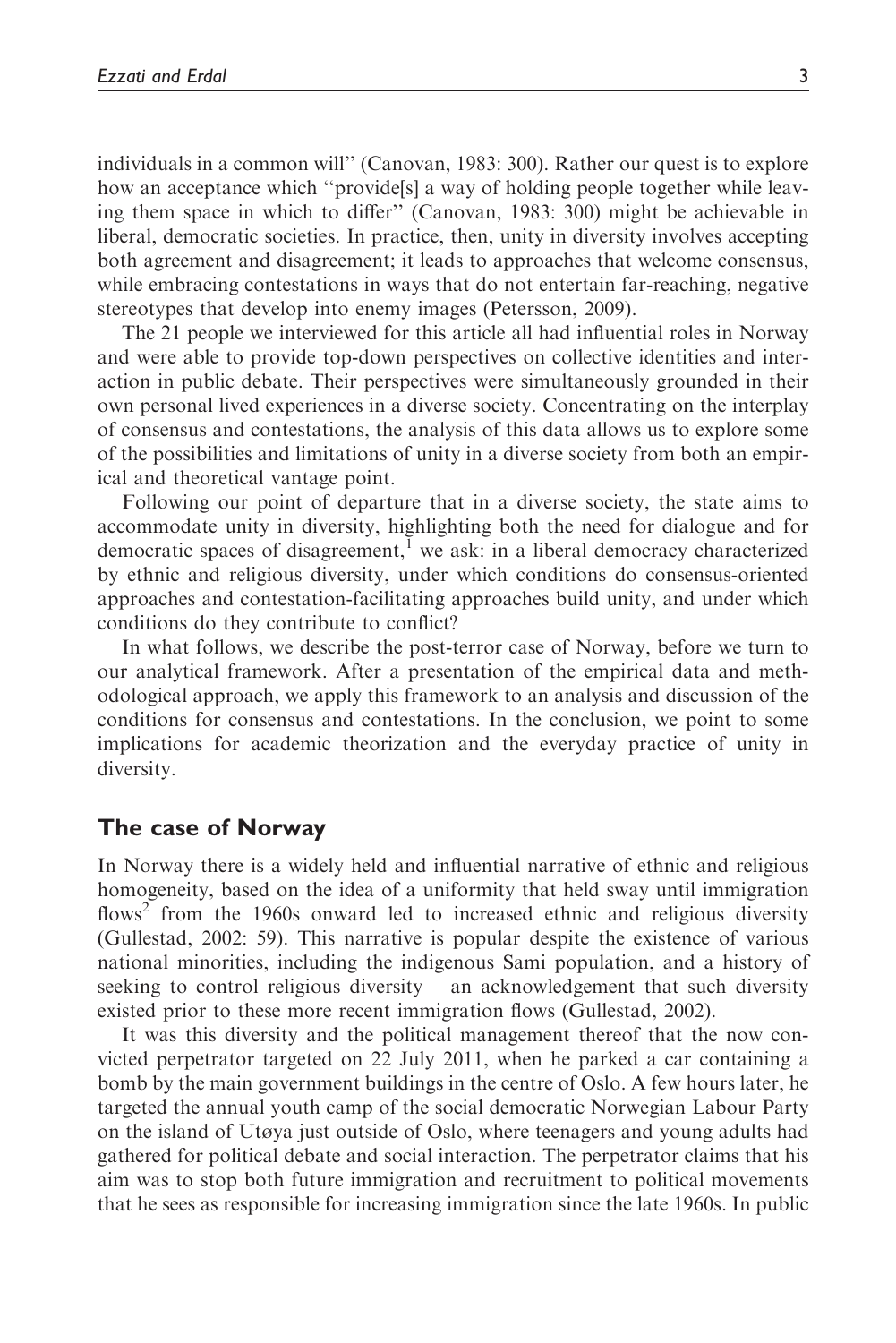debates in Norway, these joint attacks are most commonly described as ''acts of terror,'' which is the label we apply in this article.

Overall, the immediate societal response to the attacks was one of unity, manifested in public utterings and peaceful marches throughout Norway. However, the idea of a unified response to the ideological underpinnings of the acts of terror gradually dissipated. There were those who clearly continued to support antiimmigration and anti-Islam positions (Figenschou and Beyer, 2014: 15), often inspired by ''Eurabia'' theories. At the same time, the labelling of positions as far-right, conspiratorial, or ''Eurabia''-inspired (Bangstad, 2013) became highly politicized.

One major point of discussion in the aftermath of the attacks has been about how to handle severe differences of opinion regarding immigration and diversity in public debates (Eide, 2012; Eide et al., 2013). This discussion has partly revolved around the role of political rhetoric. In Norway it is the Progress Party that has been the most known for its anti-immigration rhetoric (Wiggen, 2012) and agendasetting role in immigration debates (Jupskås, 2013). Shortly after 22 July, it became known that the perpetrator had been an active member of the Progress Party during 2002 and 2003 (Seierstad, 2015). The party responded by distancing itself from the perpetrator's extremist views (Figenschou and Beyer, 2014: 17). However, controversial utterings from some Progress Party politicians stirred public debate in the months that followed the attacks (see e.g.  $Dagbladet$ , 20 March 2012).<sup>3</sup> The issue was raised again following parliamentary elections in 2013, when international media outlets reported that a political party with similar views as the 22 July perpetrator had entered a coalition government in Norway (Fangen and Vaage, 2014: 31). The international attention sparked debate and several highranking politicians from various political parties publicly distanced the Progress Party from the perpetrator's views (Fangen and Vaage, 2014: 31–32).

The description of the Norwegian case indicates some of the understandings and contestations present in public debate, not unlike debates about immigration in other European liberal democracies (see e.g. Bertossi, 2012; Leddy-Owen, 2014). Before looking into some points of consensus and contestation in Norway based on our empirical data, we turn to the analytical framework for this article.

## Analytical framework

In this article, we draw on selected theories about public interaction in liberal, democratic societies, in combination with empirically based theories on living together in diversity. In Jürgen Habermas' (1995) theory of *deliberative democracy*, citizens reach agreement on the best collective results through open, rational, and argumentative public deliberation. Here there is an understanding among citizens that they need to respect one another as free and equal members of a shared political community (Habermas, 2006: 5). This understanding entails a civic solidarity that presupposes ''consensus on constitutional principles,'' where citizens have the duty to both explain their own views and reasoning to others, and to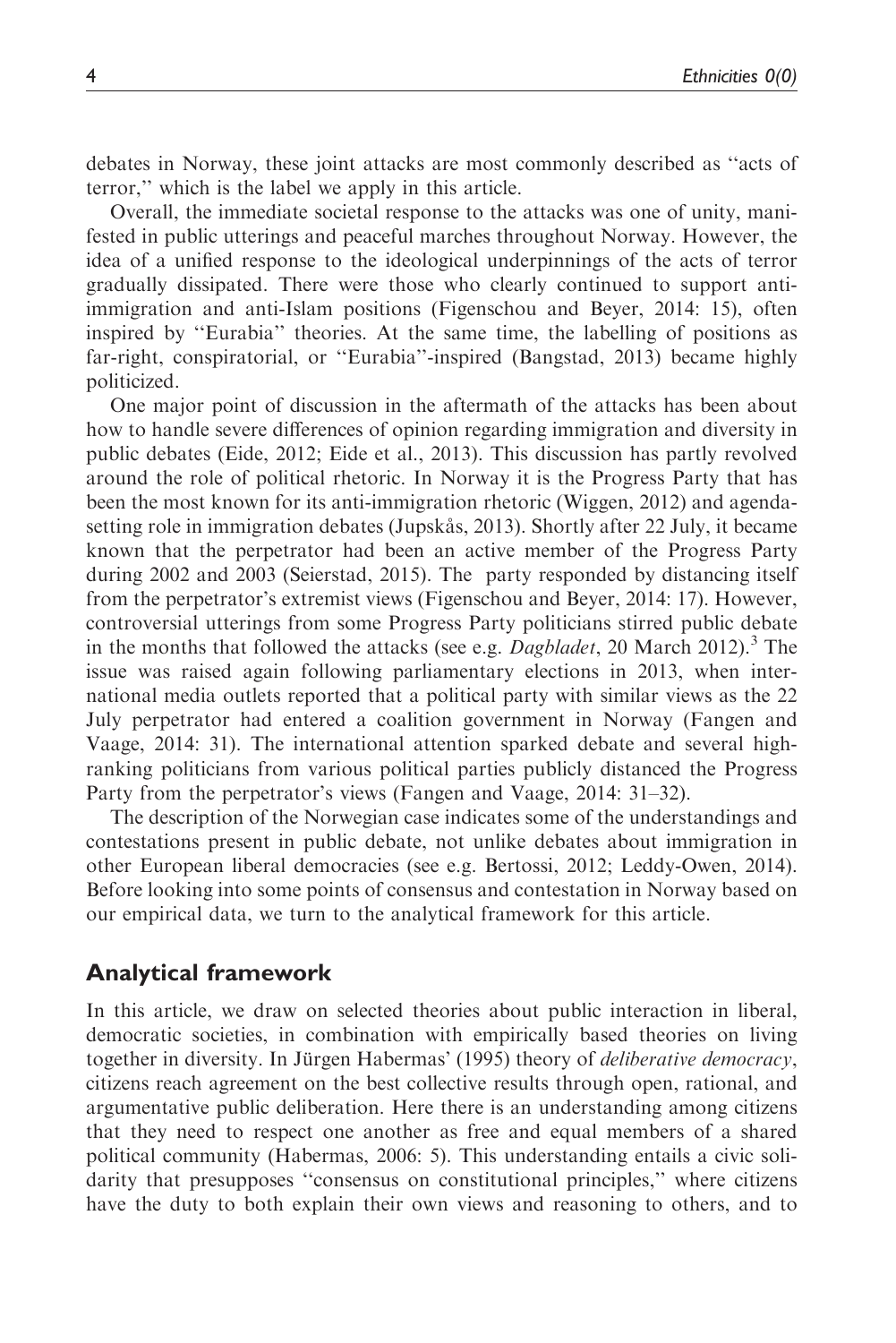listen to others' views and reasoning (Habermas, 2006: 13). Thus, this civic solidarity constitutes a uniting bond, which means every controversy can reach a solution (Pellizzoni, 2001: 60) through public deliberation. Such deliberation forms a system of rights that endures over time and through that protects citizens' individual rights (Habermas, 1995). Individual citizens contributing to, and being protected by, the collective system of rights ensures that the principle of equality applies to all. With this line of argument, Habermas counters theorists who argue for a politics of recognition that adjusts to the differences between groups of people, most notably Charles Taylor (1994) in his seminal work on multiculturalism.

Various scholars have criticized Habermas for placing too much stress on consensus (for an overview, see Martin, 2005). Notable among them is John Rawls (1997), who proposes the idea of ''overlapping consensus.'' This idea is intended as a way to bridge the need indicated by Habermas to agree on the same norms for identical reasons, versus (in Rawls' view) the need to agree on the same norms, but for different underlying reasons. Rawls, for his part, has been criticized for not being open enough to diversity, and not being sufficiently attentive to the inherent pluralism of humanity (Parekh, 2000).

Chantal Mouffe criticizes both Habermas and Rawls for failing to acknowledge that a consensus without exclusion is impossible. Mouffe (1999: 756) asserts that ''pluralist democracy demands a certain amount of consensus'': it requires allegiance to the values that constitute its principles, while maintaining that there will always be conflicting interpretations of these principles. Mouffe's agonistic democracy model is based on an understanding that politics aims at creating unity in diversity. While this involves ''the creation of an 'us' by the determination of a 'them''' (1999: 755) to Mouffe (2005: 20), it is essential that the two parties recognize themselves as belonging to the same political association, within which they recognize each other as legitimate opponents. The alternative to seeing each other as legitimate opponents is a us–them relation where the two sides see each other as enemies who do not share any common ground and who are out to destroy each other. Mouffe goes on to argue that an enemy-based conflict situation, which in its most developed form assumes a violent character, is ''less likely to emerge as long as agonistic legitimate political channels for dissenting voices exist'' (Mouffe, 2005: 21).

Meanwhile, theories about collective identities and ethnic and religious diversity assert that constructing and maintaining boundaries between ''us'' and ''them'' is an inherent aspect of social life (Barth, 1969; Winter, 2007), and need not lead to polarization and enemy images (Eriksen, 1995). However, in contemporary academic and public debates, *us–them* relations most commonly distinguish between ''ethnic majorities'' and ''ethnic minorities'' – a notion that buys into taken-forgranted ''methodological nationalism'' (Wimmer and Glick-Schiller, 2003). As a consequence, these debates often neglect other dividing lines of us and *others*, and focus on visible Others rather than on, for example, social and economic inequalities that also affect the white working-class (Skey, 2013).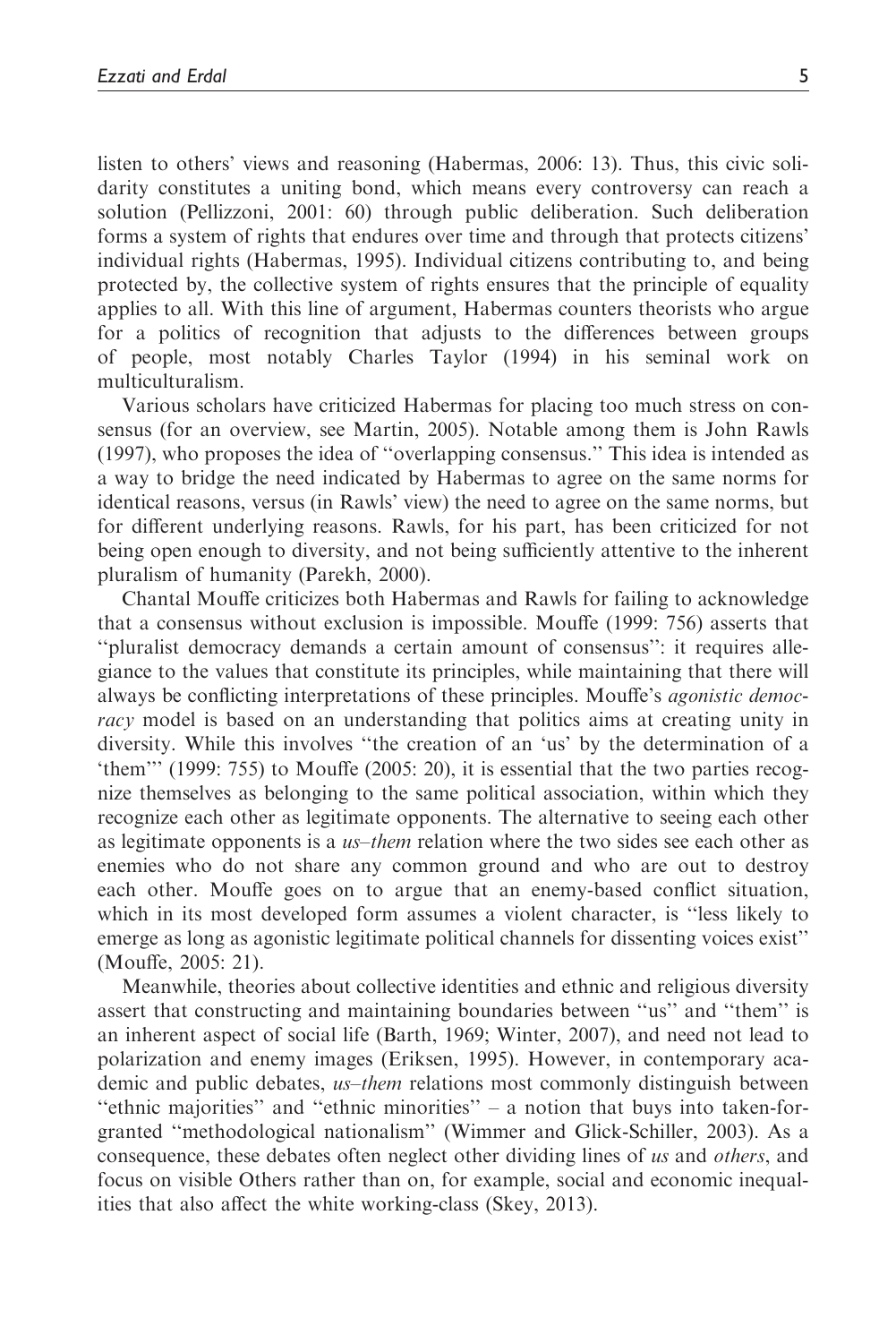Nira Yuval-Davis (2010: 277) argues that one way to evade enemy-like polarization is to move beyond a dualistic *us–them* distinction, where exclusion and negation, ''often accompanied by the demonization of the Other,'' tend to dominate. A pluralistic *us–and the many others*, by contrast, highlights the many distinctions people make between themselves and various others in their everyday lives. This latter notion thus serves as a reminder not to reduce ''all others to the Other,'' but rather to acknowledge both the multiplicity and the relationality of collective identities. Distinguishing between the dualistic  $us$ -them and the pluralistic  $us$ -and the many others, Yuval-Davis takes into account existing contestations, while indicating that a pluralistic perspective on the everyday lives of people may help in moving beyond the demonization of the Other.

Similarly, Ash Amin  $(2012: 7-11)$  emphasizes the plurality of lived experience, which renders ''collective life a constant negotiation of difference.'' The state's provisions and institutions play a role in ''gathering diversity into a functioning commons.'' Starting from on-the-ground realities in the UK, Amin underlines that accepting difference, while rejecting indifference, is necessary to bring about wellfunctioning interaction between people in a democratic society with ethnic and religious diversity. He challenges the sedentary ways in which social ties are often conceptualised, (inadvertently) posing mobility and hybridity as a problem. Amin (2012: 11) therefore ''defend[s] a politics of difference formed around the impersonal, the openly disrupted and the public,'' where respectful distance and principled disagreement are seen as inherent to the negotiation of difference in a society of strangers.

Yuval-Davis and Amin address some of the same questions as Habermas' and Mouffe's political theories. While using somewhat different terminology, they all seek the conditions that allow for both necessary agreement and contestation with the aim of achieving well-functioning interaction in ethnically and religiously diverse, liberal democracies. Taking this scholarly work into account, we see two main axes of differentiation when it comes to accommodating matters of agreement and disagreement in these societies. One axis stretches along a continuum between the ideal types of consensus-oriented and contestation-facilitating approaches. The other axis stretches from a dualistic and binary perspective composed of us and *them* to a pluralistic perspective composed of *many us and Others*. Who falls within and outside *us* and *them* is not fixed in advance, but depends on the particular issue at hand. Figure 1 illustrates this analytical framework.

This analytical framework builds on the premise that if the aim is a politics marked by democratic interaction among equal citizens, a situation where citizens see each other as enemies entails a danger. This danger lies in the effect they can have on the development of dualistic perspectives on collective identities, and through this, on the functioning of democracy itself. Rather, recognizing difference beyond dualistic perspectives and enemy images entails the possibility of a ''politics of care'' among strangers (Amin, 2012). This recognition builds on a notion of collective identities as transversal, crossing borders and boundaries of membership. It underlines that various positionings entail different points of views (Yuval-Davis,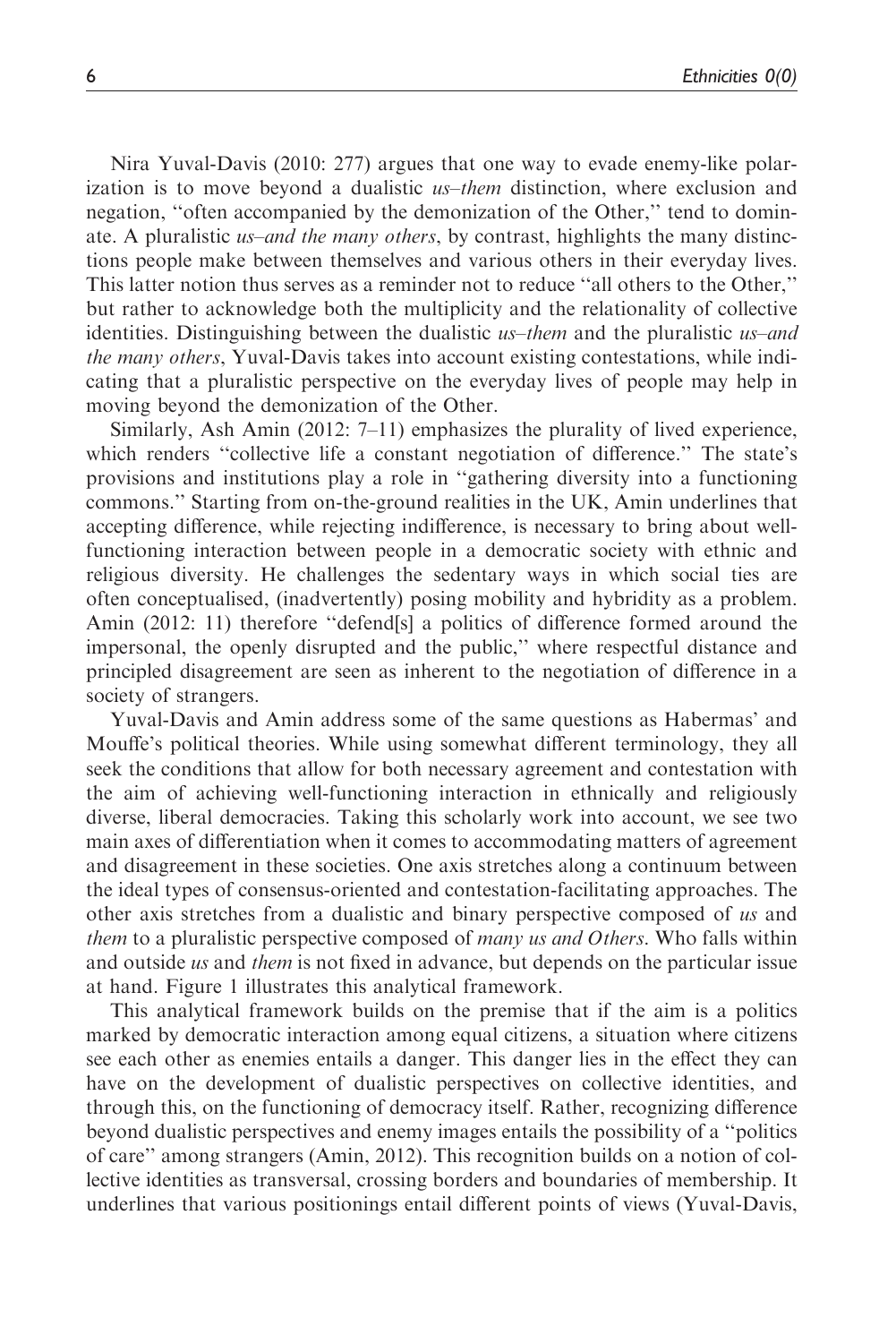

Figure 1. Analytical framework.

2010: 277–278). While grounded in the premise of equality (Habermas, 2006), transversal politics operates with an appreciation that differences are important but, at the same time, ''should be contained by, rather than replace, notions of equality'' (Yuval-Davis, 2010: 278). Thus, approaches to difference are central to the ways in which contestation- and consensus approaches can or cannot function within a liberal, democratic society. We return to this analytical framework below, after a discussion of our data and methodology.

# Data and methodological approach

The 21 individuals we have interviewed for this article include politicians, senior civil servants, civil society representatives, and well-known voices in public debate. They have, in one way or another, dealt with the 22 July attacks through their jobs and/or personal engagement. While there is no single definition of the term ''elite'' (Harvey, 2011: 432–433), we characterize the interviewees as elites because they possess a certain level of power through, for example their participation in public debate.

Most of those we contacted agreed to an interview. Access was thus not a problem; in contrast to what is often the case with elite interviews (see e.g. Mikecz, 2012). At least two factors can explain this accessibility. First, Norway is a small country aiming for egalitarianism and proximity between elites and the masses, generally characterized by a high level of trust (Borgonovi, 2012: 148). Hence, people expect that parliamentary politicians and others in important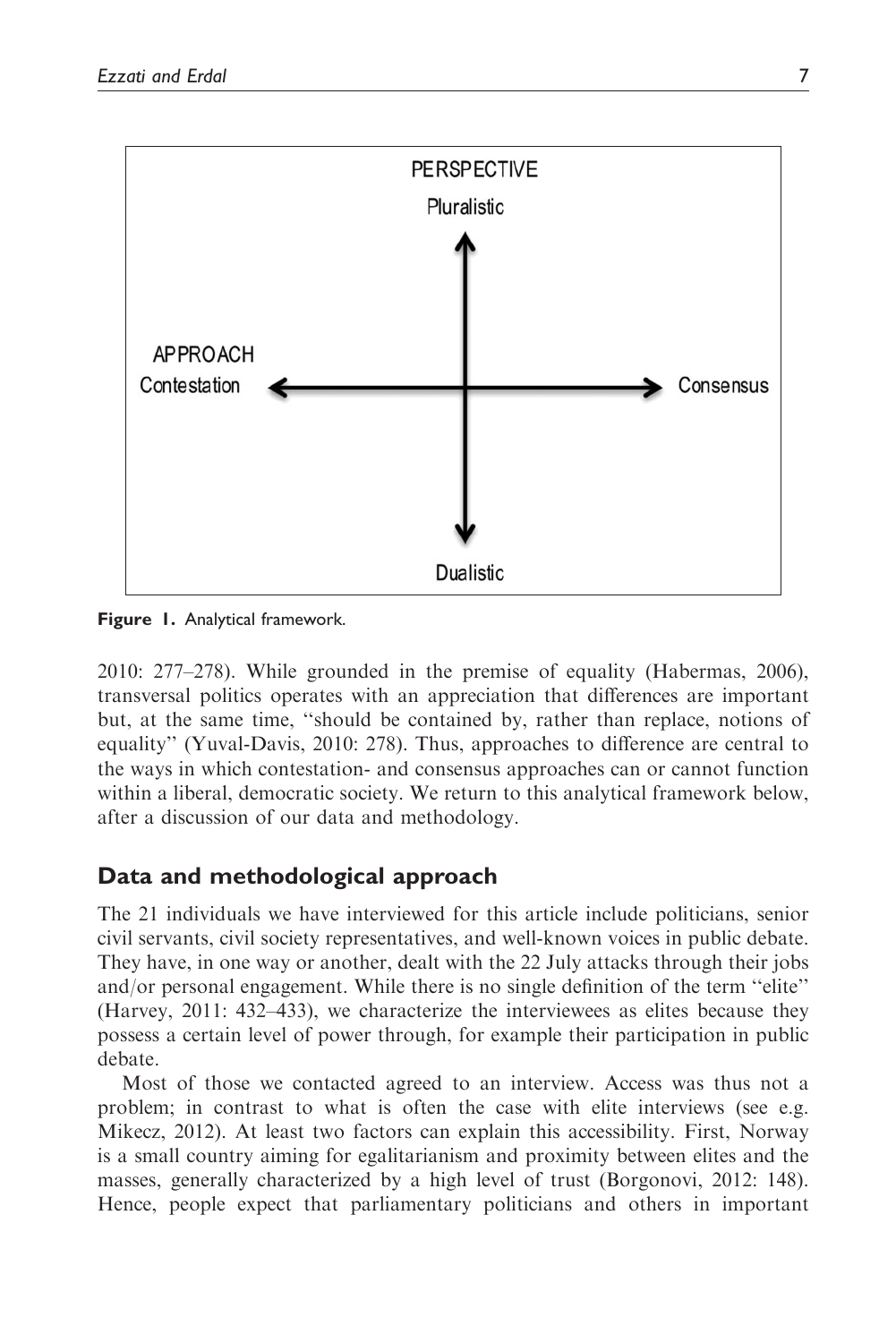public roles will contribute to societal debates. Second, a research interview about the implications of 22 July provides an opportunity to voice one's views on a topic of high societal interest.

We based the selection of interviewees on, *inter alia*, an analysis of op-eds about 22 July printed in selected national newspapers (Ezzati, 2014). Our objective was to understand the experiences and reflections of individuals who operate within democratic boundaries, and we decided not to pursue interviews with individuals who in mainstream communication channels have endorsed violence as a means to achieve their goals.

Beyond the above point, our aim was to include a diversity of perspectives, one that acknowledges the plurality of political agents' subject positions (Mouffe, 1992: 28). Such subject positions mean that the interviewees' responses may be coloured by experiences based on their ethnicity, (non-)religious beliefs, gender, age, political views, and public roles. While most of the interviewees were born in Norway, a few were born elsewhere, in and outside of Europe. They identify themselves as Christian, Muslim, or Jewish, including converts to these religions, or as nonreligious. And they identify with a broad spectrum of political views. Consequently, the empirical data amply the cross-cutting lines of collective identities: Someone who is part of what is seen as ''the majority'' (essentially, white skin colour and born in Norway with ancestors who are born in Norway) can also be part of a religious minority (for example a convert to Islam or Judaism). That very same person may belong to a political majority, or minority, depending on the political climate, which changes over time. These examples illustrate that one subject position does not necessarily exclude the other.

In line with the above, researchers have multiple subject positions as much as any political agent, and can to a certain extent control how they affect the interview situation through two-way communication (Carling et al., 2014). This communication includes acknowledging that it is the interviewee's expertise on the particular topic the researcher wants to learn from, while establishing her own authority through, for example in-depth knowledge about the topic at hand.

Like any other sample, ours has its limitations. Firstly, out of the 21 interviewees, only six are women. Despite consciously aspiring for gender diversity, we identified many more men than women as potential interviewees even at the early mapping stage. To a certain extent, however, the data reflects the reality of public debate, given that fewer women are conspicuous in leading roles (Hirsch, 2010) and in public debate (Eide and Orgeret, 2015), and that most are white. Secondly, temporally situated data affect the interviewees, and through that, the content that any analysis is based on (Erdal and Ezzati, 2015). We conducted the interviews from November 2014 to April 2015, and those conducted after January typically include references to the Charlie Hebdo attacks in France. Furthermore, approaching the 22 July attacks three–four years after they occurred, our data are inevitably retrospective. However, although interviewees' recollections and reporting may become more inaccurate with the passage of time (Jürges, 2007), people are more likely to remember unique and significant events better (Smith and Thomas,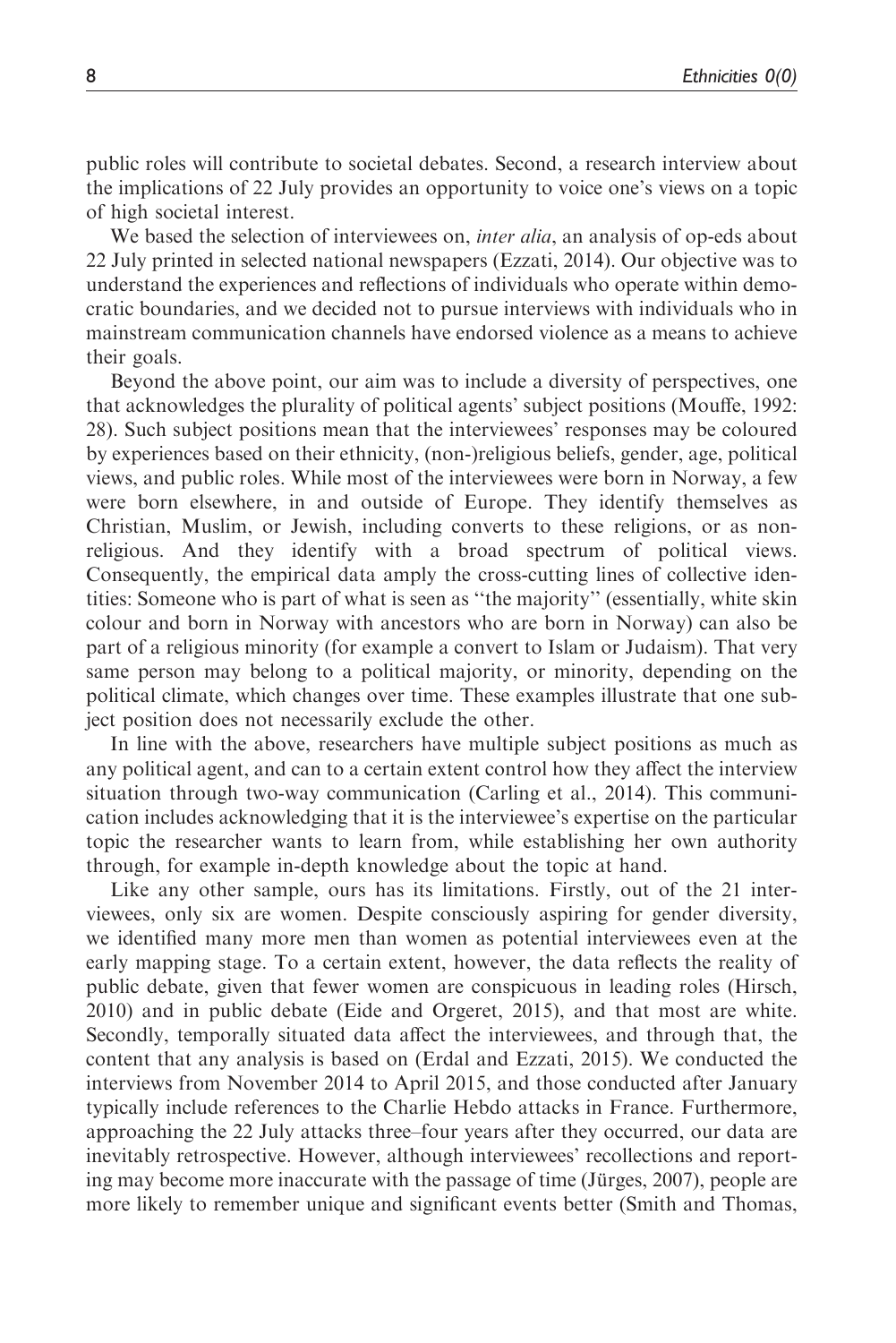2003: 24). Furthermore, we were not interested in the details of ''what happened when." Rather we sought the interviewees' reflections on, and individual experiences of, the topic at the time of the interview. Thirdly, working with data from elites has its restrictions. For example, elites who participate in public debate may experience these debates differently to non-elites who do not participate. However, based on other data sets we are working on (e.g. Erdal and Strømsø, 2016), and other research conducted in Norway (Iversen, 2014), the question ''Do we have to agree?'' has relevance beyond this particular sample, reaching into the realms of everyday experiences. Interactions in public institutions, such as schools, are one example.

Many of the interviewees are well known in public debate, and our analysis is based mainly on their reflections in the interviews with us. We do not analyse other publicly available utterings in this article, unless they came up as a topic in the interviews. Due to their public roles, we offered all interviewees the choice between our best efforts to anonymise them or to refer to them by name and affiliation. In all but three cases, the interviewees chose the latter option and provided us with their written consent, in some cases with a request for quote checks.

Regarding the analysis, we first approached the data inductively. We then searched for theories that could help us analyse differences of opinion about unity in diversity, especially pertaining to ethnic and religious diversity. In the stages that followed, we went back and forth between the empirical data and the analytical framework, resulting in the analysis below.

#### From consensus to contestations

Although the immediate united response to the 22 July attacks was largely portrayed and perceived as uniquely Norwegian at the time (Wollebæk et al., 2012), such short-term tendencies are common following terror attacks (see e.g. Putnam, 2002). The long-term effects, however, vary over time (see e.g. Kolås, 2017). These tendencies are indicative of the inherent fluidity of time, whereby people experience and perceive temporal dimensions differently (Erdal and Ezzati, 2015). The fluidity of time emerges clearly in the empirical data: some of the interviewees mainly emphasized 22 July as the starting point for their reflections. Others placed the events on a longer historical timeline, for example on a temporal sequence following the 11 September 2001 attacks in New York or the Muhammad cartoon controversies starting in 2005. No matter the timeline they operated with, all interviewees pointed to positive effects of the immediate united response to the 22 July attacks, both top-down in national authority figures' speeches (e.g. by Prime Minister Jens Stoltenberg, see Rafoss, 2015) and bottom-up through, for example, the so-called ''rose marches'' where several hundred thousand people participated throughout Norway to commemorate the victims (Botvar, 2013).

In retrospect a recurring question has been whether the authorities' emphasis on unity would have been as strong, had the perpetrator been an Islamist terrorist.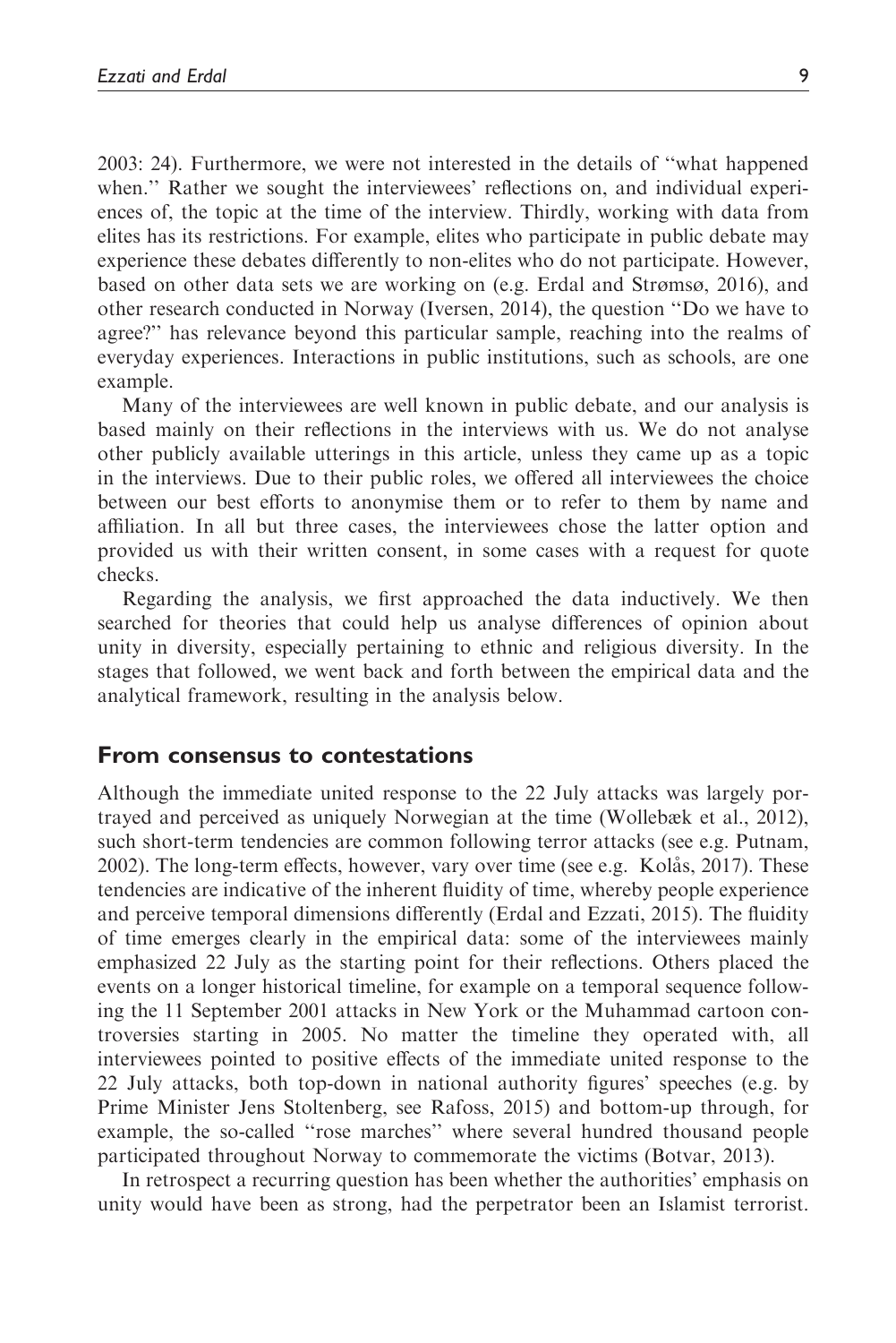This issue was also brought up by some of the informants. However, *Sindre Fossum* Beyer, political advisor to the Prime Minister at the time, explained that this was their initial chosen strategy before they knew who was responsible for the attacks. Drawing on responses to terrorism elsewhere, the Prime Minister and his closest associates wished to emphasize unity rather than contribute to division in society. And indeed, top-down and bottom-up, a united response was largely portrayed and perceived to prevent the perpetrator from achieving what he had set out to do: to weaken Norwegian unity, democracy, and freedom (Ezzati, 2014). The immediate societal responses to the attacks on a national level can thus be characterized as consensus-oriented. Various societal actors contributed to this consensus. Interviews with debate editors, for example, reveal that Norwegian media actively postponed raising critical debate about security breaches and the police follow-up after the attacks (Figenschou and Thorbjørnsrud, 2016; Thorbjørnsrud and Figenschou, 2016). Meanwhile, although a united consensus may have been important as a national response, studies have shown that it was not as all-encompassing as it seemed at the time. Participation in the commemoration gatherings, for instance, varied along the lines of political preference (Botvar, 2013).

Nina Hjerpset-Østlie underlined the importance of the commemorations as a way of marking that there is a frame of national community around such a crisis, despite existing political divides and disagreements. On 22 July 2011, she worked for *document.no*, an online discussion forum that in Norwegian public debate usually is described as anti-immigration and right-wing. She explained:

I think it was a great reaction, unity is good; although I must admit that I did not feel part of it because all of a sudden we felt that we were somewhat singled out as responsible for something we could not have done anything about.

She is referring to the attention the forum received in the immediate aftermath of the attacks, when the media discovered that the perpetrator had been an active participant there. Thus, although she appreciated the unity, at the time she felt like ''it would have been a provocation'' if she and her colleagues had participated in the national commemorations.

Just as the interviewees agreed on the importance of the initial united response, they also welcomed the ensuing development where critical questions and debate could be raised. Some of these contestations were directly connected to 22 July, and included criticism of the authorities' inability to prevent the attacks or their scope and scale<sup>4</sup> (see Eriksen, 2014 for a discussion of narratives about the causes and possible consequences of the attacks). Other contestations re-emerged in light of the attacks. These included politicians and public authority figures' responsibility for hardened rhetoric that contributes to enemy images, discrimination, and harassment of individuals and groups (see e.g. Bangstad, 2014).

For interviewees critical of immigration, the post 22 July political climate required some adjustments. On the one hand, the attacks raised further awareness about rhetoric in immigration debates. *Kristian Norheim*, a parliamentary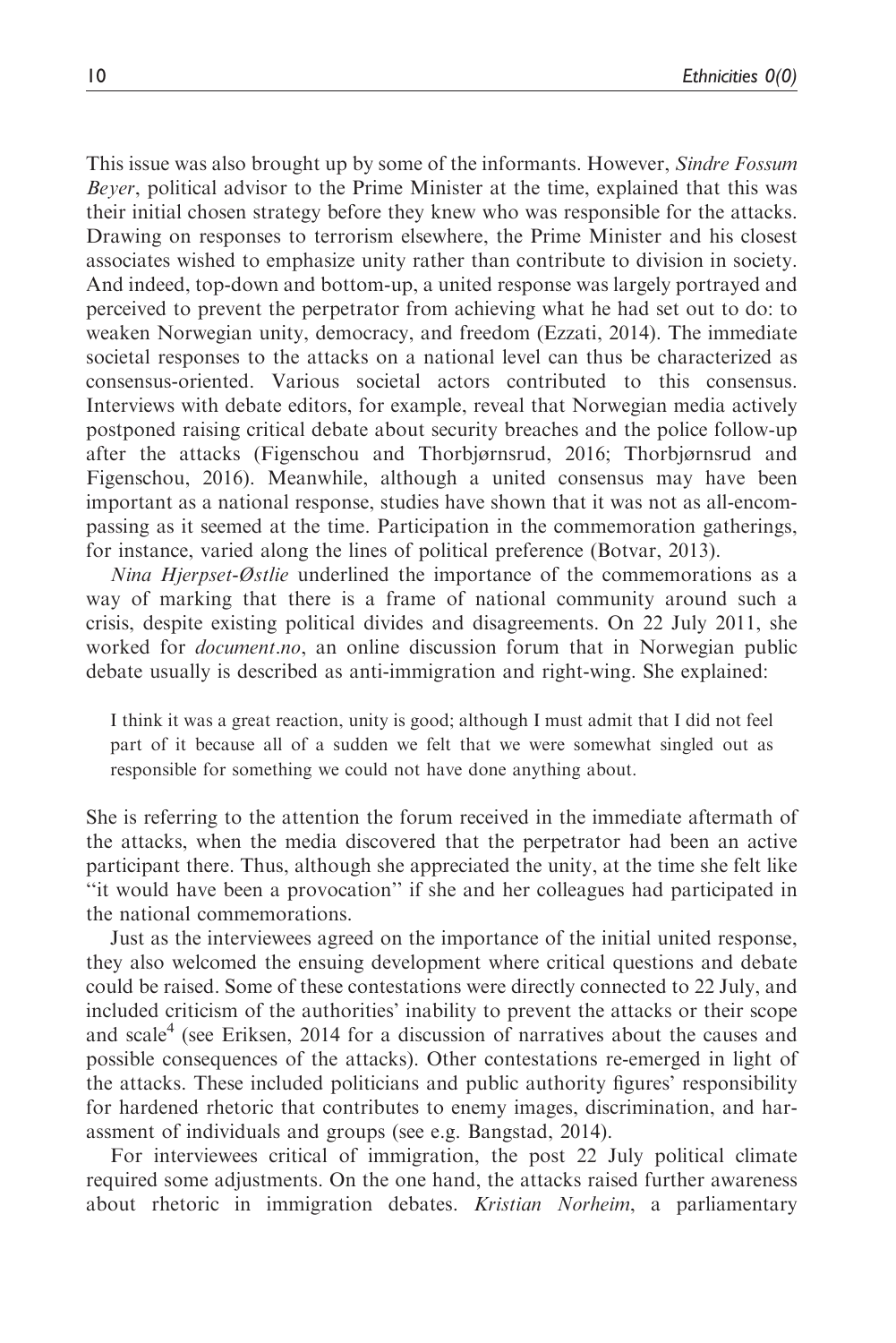politician for the Progress Party at the time of the interview, is a case in point. He explained that he became even more aware of the words he used ''in already difficult debates about immigration,'' as the mere thought of being associated with the perpetrator made him sick. On the other hand, some of the interviewees found it difficult to bring forward their perspectives on the challenges of immigration. For example, Ove Vanebo, leader of the Progress Party's Youth organisation at the time of the attacks, experienced that for a while ''it was only okay to speak about the positive'' aspects of immigration. He found this to be ''an apolitical period,'' where the political differences between the parties were toned down. He was relieved that, with time, the debate opened up again, allowing more critical views on immigration to be discussed. He also pointed to the temporal dimension in public debate, indicating that the climate of debate had shifted somewhat after the attacks in Denmark and France in early  $2015<sup>5</sup>$  He found that the debate in Norway had become more nuanced after these attacks.

These developments indicate that there is a time for orientation towards consensus, and a time for facilitating contestations. And that one approach may have an effect on the other. A majority of the interviewees agreed that most politicians did not attempt to exploit the attacks for their own political gain, which they saw as a positive outcome. Some did, however, question the long-term consequences of the initial united response. One example is *Henrik Asheim*, the leader of the Norwegian Young Conservatives at the time of the attacks, and a parliamentary politician for the Conservative Party at the time of the interview. He reflected on the consequences of the initial united response in the context of what he sees as a relatively small and close-knit political community in Norway. His impression was that the Labour Party, which had been the primary physical target of the attacks, did not wish to "take the grief away from the nation." At the same time, he and his politician colleagues were conscious about not appearing to attempt to ''take the grief away from the Labour Party.'' Thinking back, he questioned whether this immediate solidarity had contributed to an atmosphere in which certain topics, such as whether the perpetrator's motivations were linked to more widespread ideological currents in society, were difficult to debate publicly.

These reflections illustrate some of the difficulties in navigating the political landscape following terror attacks. They suggest that a prolonged atmosphere of (seeming) consensus can result in increased polarization, and underline the importance of a space for contestations in a long-term perspective. While such tendencies are nothing new in immigration debates in Norway, the 22 July case highlights the need for both consensus and contestations, and shows how the weight of one over the other is context dependent. It also points to the importance of a plurality of contestations, which we turn to below.

## A plurality of us and others

The way we see ourselves – and others – is important to the development of collective identities (Yuval-Davis, 2010). In Norway, where 16% of the five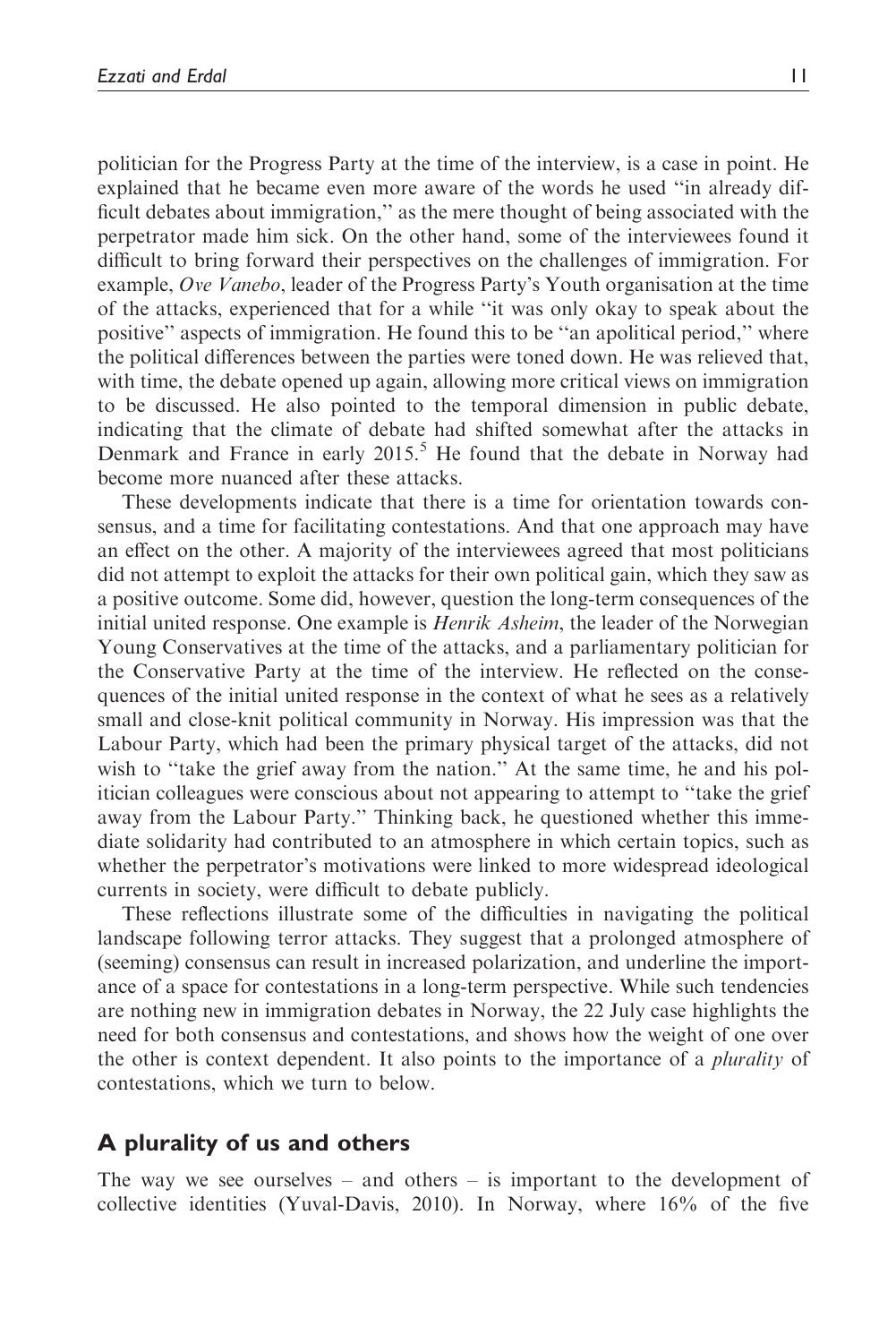million inhabitants are immigrants or children of immigrants (Population Statistics, 2016), questions of ethnic and religious diversity are salient in understandings of collective identities. Several interviewees pointed to the role rhetoric plays in the development of collective identities. Jonas Gahr Støre, the leader of the Labour Party at the time of the interview, pointed to the importance that politicians speak about what a collective ''we'' means, what it used to be, and how it has developed. Perhaps more than any other politician in Norway, Gahr Støre is known for his emphasis on an inclusive unity that cuts across ethnic and religious diversity, having coined the term ''a larger Norwegian we'' (Aftenposten, 29 April 2007) during his time as Minister of Foreign Affairs. While the effect of rhetoric such as this may be debated, several interviewees referred to it as important in creating a sense of belonging among immigrants and people of immigrant descent. Among those was the former leader of the Norwegian Centre against Racism, Kari Helene Partapuoli. Through her work with minority youth, she had seen the effect this type of rhetoric can have in reinforcing a sense of belonging to Norway.

The attacks motivated by anti-immigration, and particularly anti-Muslim, sentiments, further highlighted questions about who ''we'' as a collective are, and who "we" want to be. As the former Mayor of Oslo for the Conservative Party, *Fabian* Stang, put it: 'in this state of crisis, we showed the sense of unity that, after all, lies in us'. Similarly, Jonas Gahr Støre, who was Minister of Foreign Affairs at the time of the attacks, recalled ''the many great and forceful 'we' reactions'' that manifested unity, including various commemorations and interreligious gatherings. He said: ''This was such an extreme occurrence that we could say: 'we disagree on many points, but we are against this.''' Although in the prolonged aftermath of the attacks, he would have liked to see more debate about the ideological currents the perpetrator was part of, $6$  he was "happy to live in a country where what we have in common trumped our differences'' when faced with terror attacks. In these understandings, manifestations of a common ''we'' as a response to the attacks highlighted existing unity in diversity (Yuval-Davis, 2010).

The question of ''who we are'' also concerns ''who we are not.'' Some interviewees mainly saw the perpetrator as an insane individual and were reluctant for society to give him prolonged attention. Other interviewees thought that being who he was – one of us, and yet an Other – made it easier for society to carry on without truly taking issue with the ideological underpinnings of his actions. Anne Sender, Secretariat Leader of the Council for Religious and Life Stance Communities at the time of interview, and a convert to Judaism, thought that the perpetrator quickly ''became a lunatic, a mentally ill child with a terrible family history.'' Sender found that this focus came at the cost of more debate about the larger environment within which he grew up and later developed his ideas. For example, she found a lack of self-reflection from the majority Christian church as an actor in public debate in response to the attacks.

One of the main questions during the trial was indeed to establish whether the perpetrator was criminally accountable for his actions at the time of the crime.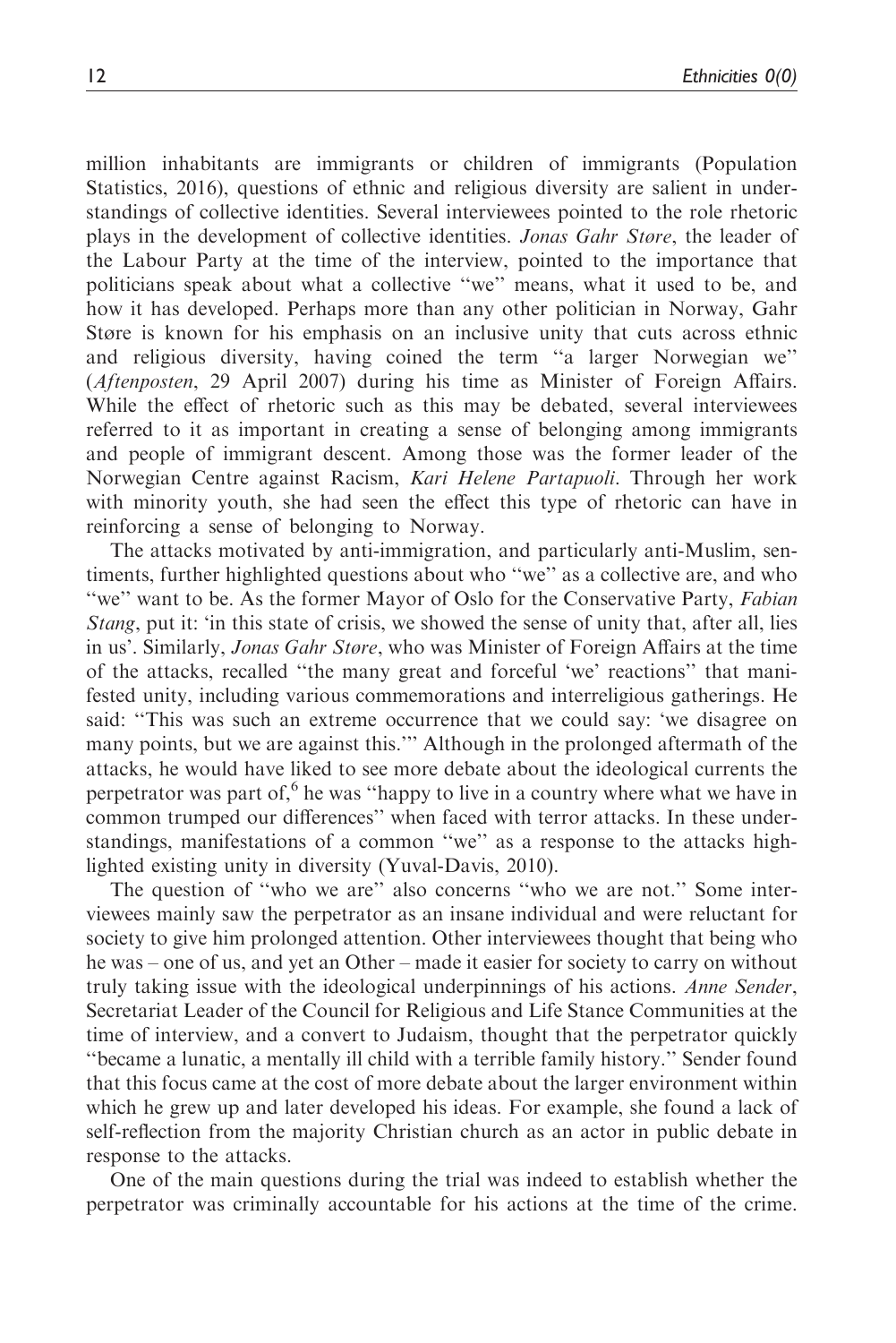Consequently, his sanity became a heavily debated theme. Seeing the perpetrator as an insane individual or as part of broader currents in society has quite different implications. In the former case, he is an Other different than ''us'' due to an illness, and thus we can distance ourselves from him both figuratively and physically, through imprisonment. In the latter case, he is an Other who can be linked to yet more others, ranging from those who agree with his actions to those who agree with some of his arguments, but not with his actions. In this sense, the perpetrator challenged ideas of the individual and the collective.

Shoaib Sultan, Advisor on Extremism at the Norwegian Centre against Racism at the time of the interview, explained:

When Muslims do something horrible in other countries, we think it's because it's part of their culture. But we know Norwegian culture, and knowing that Norwegian culture is not like that, we know that Breivik [the perpetrator] does not represent Norway in any way.

Sultan further explained that, as the former leader of the Islamic Council of Norway, he has become accustomed to being asked to speak on behalf of Islam or Muslims ''as a group,'' to which he generally responds by trying to show existing nuances and heterogeneity in opinions.

Meanwhile, several of the interviewees pointed out that the perpetrator's antiimmigration ideology and his ethnic and religious background was a stark reminder that not all terrorists are Muslims. In consequence they had become even more conscious about not grouping people based on something one person has done. Arguably, then, the attacks underlined the marked heterogeneity within groups often portrayed as homogeneous, and exemplified the plurality of Others that cuts across ethnic, religious, and political lines. Such cross-cutting lines illustrate how a person who is part of the ethnic majority in a society may hold opinions that put her in the political minority. And someone who is part of a religious minority may identify with the political ideas shared by, for instance, non-religious, atheist segments of the population. These are example of the relational and situational nature of identities and how they differ from one set of circumstances to another, with constantly shifting and contested boundaries (Yuval-Davis, 2010: 275).

The relational and situational nature of collective identities means that images of "us" and "others" reflect and affect each other. At the time of the interview, Yousef Assidiq was organizing and participating in dialogue meetings with both Islamist and right-wing extremists through a think tank on minority issues (Minotenk). When he first converted to Islam in 2009, he experienced that family, friends, and others around him turned their backs. For a while, he felt he was the very symbol of the enemy images of a West that sees itself at war with Islam, and that Muslims would never be accepted in Norway. Six years on, and having received threats from both Islamist and right-wing extremists, he pointed to how both reflect and reinforce each other's enemy images: ''Islamist extremists confirm that Muslims are dangerous and right-wing extremists confirm that Muslims are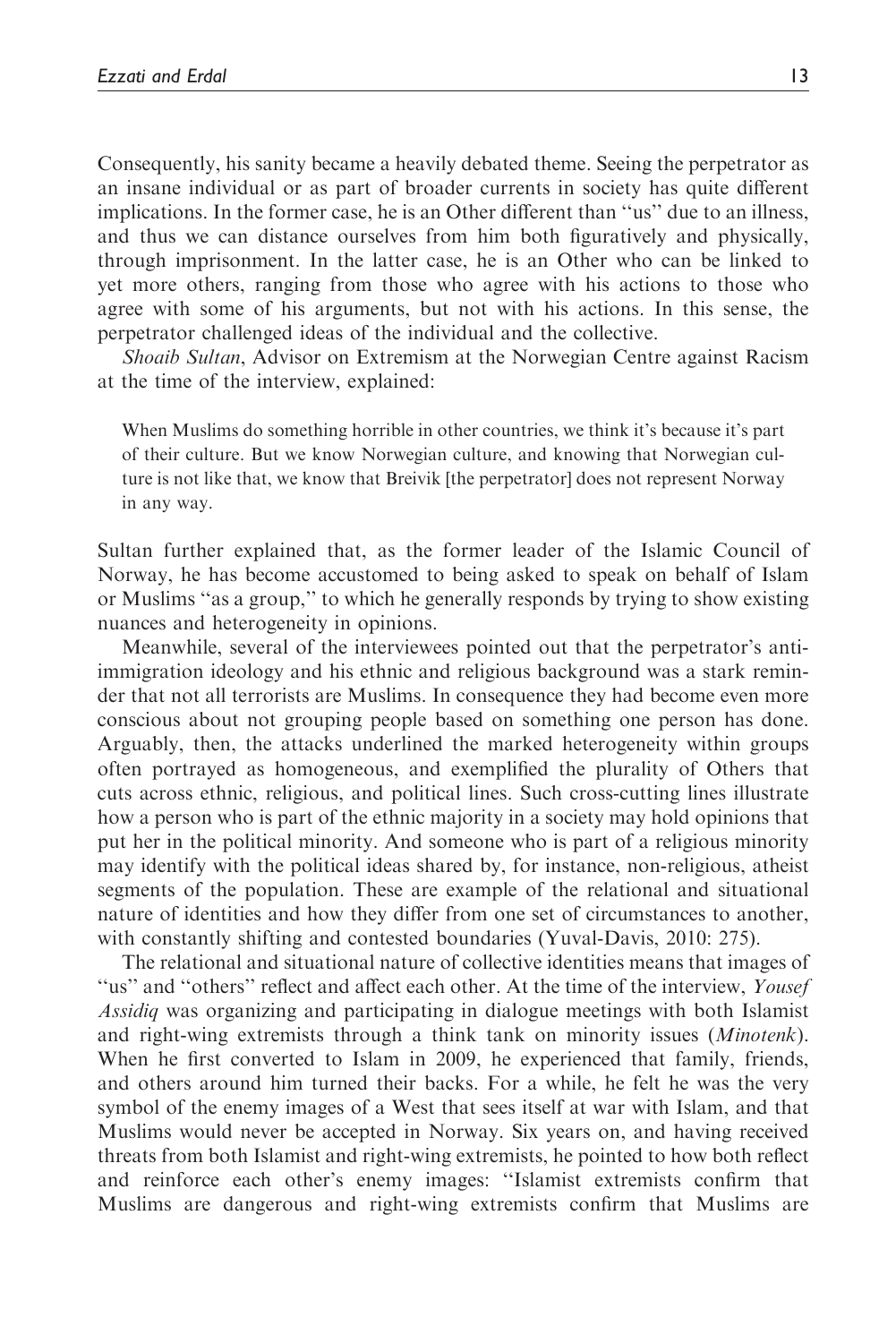worth less than others.'' This is an illustrative example of how perceptions of the content of collective identities which one does or does not identify with, affect both public debate and the individuals who participate in such debate.

The above points illustrate that an acknowledgement of the cross-cutting lines of collective identities reflect the plurality of Others that are essential as participants in liberal, democratic societies. While the interviewees agreed on the importance of including a plurality of views in public debate, there was a discrepancy in their perceptions on the actual opportunities to participate. Several interviewees said that they were interested in discussing with those they disagreed with. But they experienced that those they disagree with did not see them as worthy opponents.

Thomas Hylland Eriksen, a well-known social anthropologist and familiar voice on issues of immigration and integration, found that he had ''become a symbol for everything that has gone wrong in Norway.'' ''As soon as I show my face, it triggers so much rage that it forces people even deeper into the trench than if I hadn't shown my face and said anything.'' He thus felt that his participation contributed to increased polarization, and had deliberately tried to lay low in Norwegian immigration debates. With 22 July, he became even more conscious about this polarization, as the perpetrator repeatedly referred to Hylland Eriksen in his so-called manifesto.<sup>7</sup> He then realized that the threats he receives on a regular basis perhaps are not as innocent as he thought, and that his participation could come at a cost. Consequently, at the time of the interview, he had withdrawn further from immigration debates in Norway.

Another interviewee, whose participation in public debate was affected by 22 July, is *Ole Jørgen Anfindsen*. Having written extensively about immigration and freedom of speech in blog posts and op-eds, Anfindsen found a rush of Norwegian and international journalists contacting him in the immediate aftermath of 22 July. In October 2011, he wrote an op-ed as a response to questions raised about where he stood in light of the attacks (*Aftenposten*, 13 October 2011). In the research interview three years later, he explained that with this op-ed, he had wanted to take criticism for his former, at times strong rhetoric, and express that he did not wish to contribute to extremism and hatred against immigrants or politicians. At the same time, he wanted to insist that freedom of speech was crucial. To him this meant that it was ''necessary to dare to talk about some of the points in the perpetrator's thinking,'' most notably the topic of a lack of freedom of speech, ''rather than writing it all off as idiocy.'' However, due to continued strong reactions towards him in the aftermath of the attacks, he had made a conscious decision to withdraw from public debate, at least for the time being. He saw such reactions as a sign of a lack of ''a healthy democracy'' where individuals with opposing viewpoints are willing to listen to and speak with each other. Instead, he found that what he referred to as ''the liberal elites,'' a category in which he included politicians, journalists, and academics with non-conservative views, ''define certain attitudes as hateful, or as expressions of hatred, and by that delegitimize viewpoints that belong in a democracy. Questions that we need to talk about become taboo.''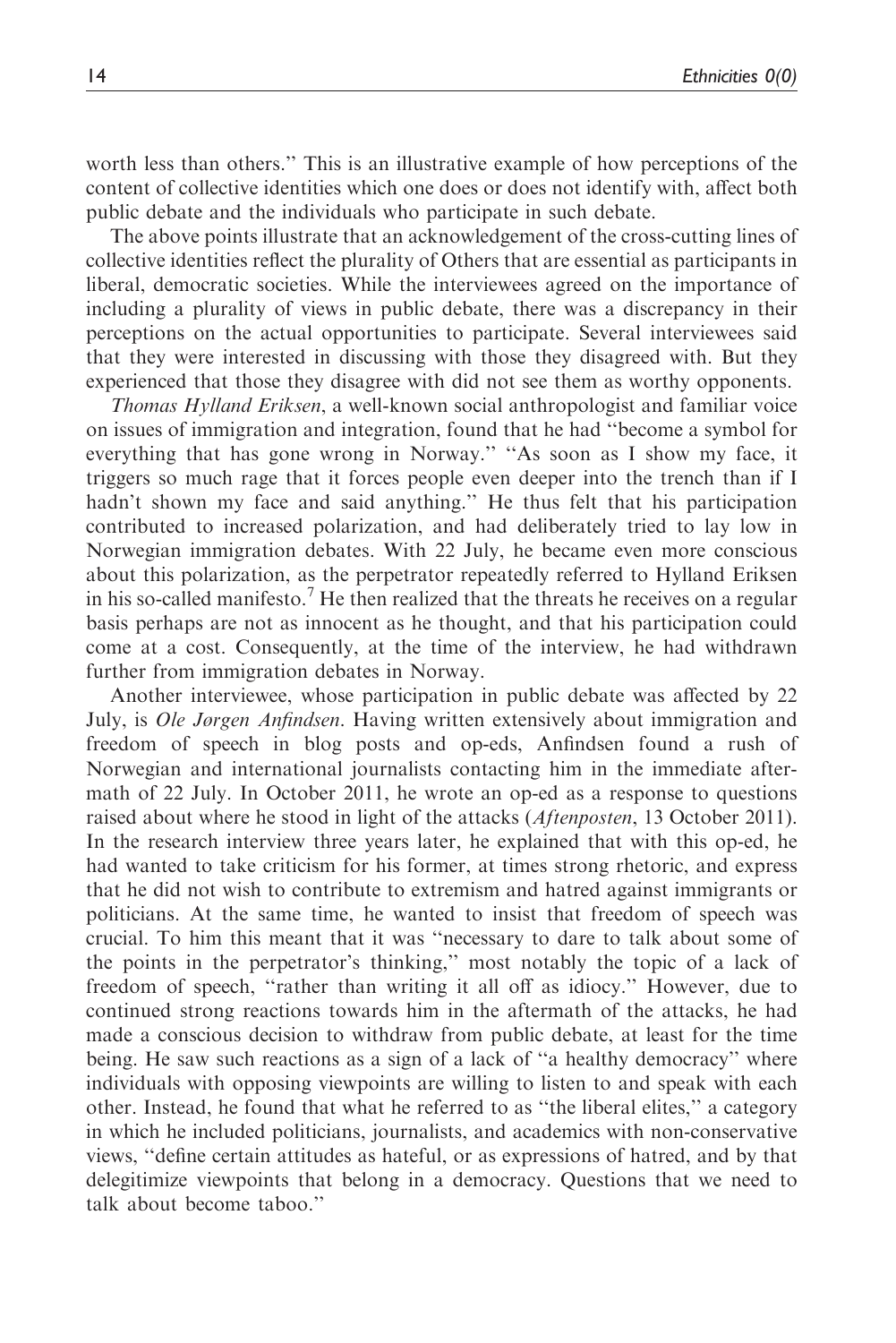Several of the cases in this section illustrate that, even with the necessary knowledge and resources at hand, participation in public debates about immigration can be experienced as quite difficult. In some cases, 22 July intensified these experiences. As accurate or inaccurate the discrepancy between how we see ourselves and how others see us may be, one's own experiences can affect the scope and modes of participation in public debate (Hagen, 2015). One possible result can be a conscious decision to withdraw from such debates, as some of the interviewees have done. If this is a widespread pattern, where some people withdraw or limit their participation, it can potentially harm public debate along the plurality–contestations line described in Figure 1, where dualistic us–them images reflect and reinforce each other, and contestations potentially become increasingly hostile. It is worth noting here that there is a discernible tension related to the evaluation of different types of statements and the role of freedom of speech, especially when it comes to debates about immigration and diversity. In other words, these debates – whether explicitly intended or not – centre around particular people who are living within the society such arguments are about. These utterances are not abstract; rather they are about particular human beings.

## Discussion: In/exclusion

The previous sections pointed to the two axes in the analytical framework we presented earlier: one representing the continuum of consensus-oriented and contestation-facilitating approaches, the other going between dualistic and pluralistic perspectives. In terms of the former, the data indicates a clear development over time. Consensus-oriented approaches were the most striking in the immediate aftermath of the 22 July attacks, and played an important role in accommodating unity in a crisis setting. Although in Norway at the time it was presented as somewhat unique, such a response is common after terror attacks. It was, for example the case in New York following the 11 September 2001 attacks (Putnam, 2002). The temporal dimension also confirms findings elsewhere, which conclude that what matters most to the discursive context varies according to the time frame of study (Cinall and Giugni, 2013: 141): Whereas the interviewees perceived the consensus-oriented approaches as natural and necessary given the situation at hand, they welcomed a development that subsequently permitted a venting of disagreement, and thus more contestation-facilitating approaches. To different degrees, they found that a continued focus on consensus would, or in some cases did, narrow the space for contestations.

The empirical data also indicate that the attacks challenged widespread us–them dichotomies. On the one hand, they highlighted a need for unity across existing ethnic, religious, and political diversity. On the other hand, in addressing whether the perpetrator was ''one of us'' given his ethnicity and religion, they raised further consciousness about not grouping others based on something one person has done. In so doing, at least for a period in time, they challenged the idea of homogeneity among ''the Other'' by underlining the plurality that exists within categories of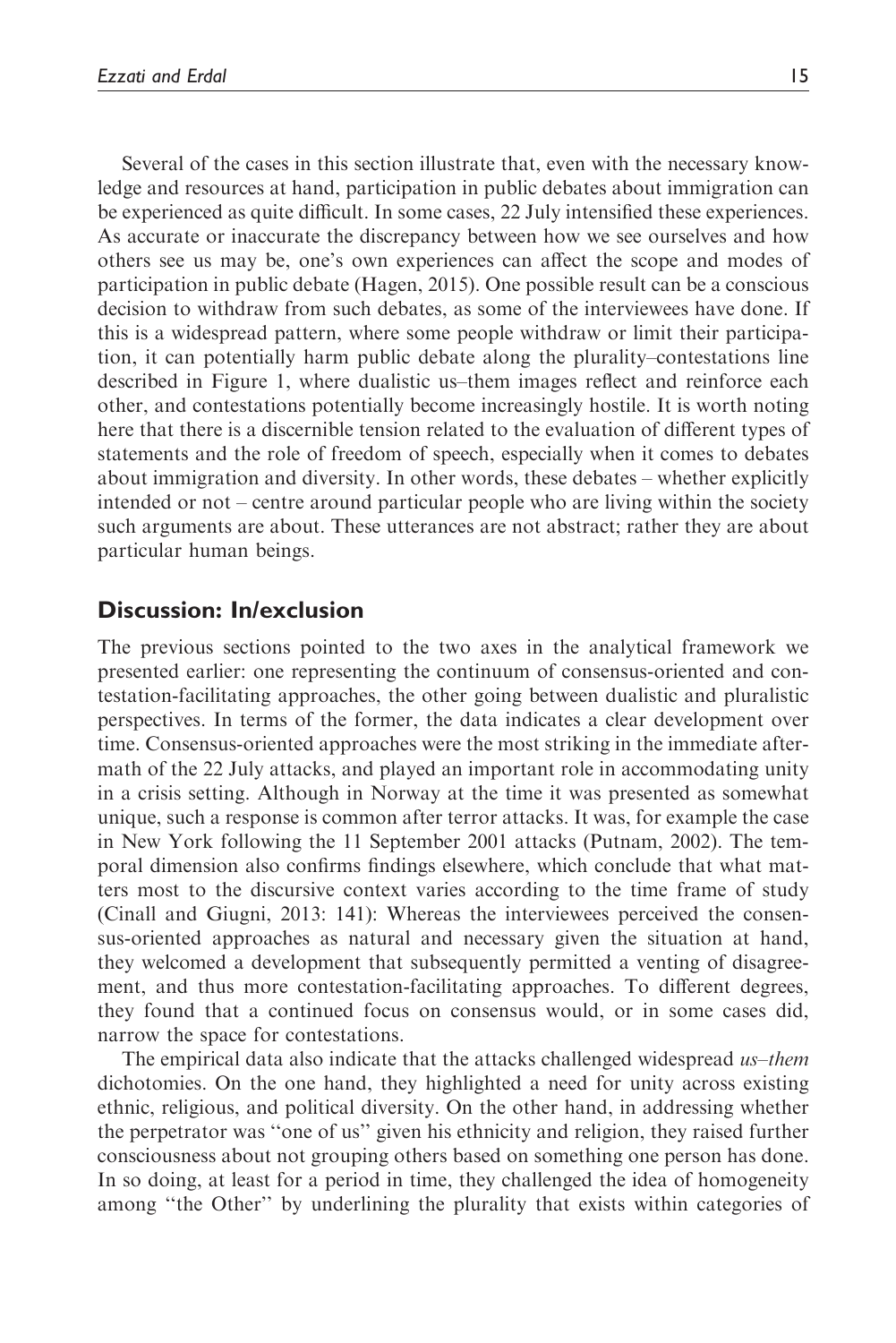both ''us'' and ''them.'' This is in contrast to a more widespread dualistic perspective on ''us'' and ''them,'' taking ethnicity and religion as its starting point (Wimmer and Glick-Schiller, 2003). Arguably, this perspective underscores sameness and thereby maintains *us–them* as a dichotomy, with reference to an imagined homogeneous past (Gullestad, 2002). Such imaginaries can, in turn, further reinforce dichotomies. One example is when immigrants leave communities they perceive as non-tolerant and move to environments they perceive to be more similar to themselves (Borgonovi, 2012: 152). In contrast, a pluralistic perspective acknowledges existing difference (Arendt in Canovan, 1983), as a way of normalising diversity as a feature of everyday life rather than a problematic aberration (Tremlett, 2014). This acknowledgment affirms that the boundaries between the various elements of people's identities, such as ethnicity, religion, and political views, constantly shift and are contested (Yuval-Davis, 2010: 275).

The interviewees also shared with us their perceptions on the degree to which various opinions about diversity and unity in light of 22 July are represented in public debate, encompassing both opinions they agreed and disagreed with. These reflections include their own and others' possibilities to influence society through public debate. While they seem to agree on the necessity for a public debate that accommodates a plurality of views, disagreements emerge when they reflect on how best to engender such debate in practical terms. By and large, the interviewees have the competence and experience to express themselves through mainstream, traditional, and social media. Despite being in a position to influence others through their utterings in various public spheres, however, participation takes a strain on them as individuals. Some interviewees explicitly stressed that they strived to engage in public discussions with people they disagreed with. However, they felt that they were not always met in the same way. In Mouffe's terms, they wanted to meet other participants in public debate as adversaries, but experienced that those others viewed them as enemies. This is where Mouffe's (2005: 20) main concern lies: when contestations turn into enemy relations, and thus undermine the common bond that a democratic society is dependent on. According to Mouffe (2005), patterns of this kind can lead to dissatisfaction and distrust in institutions that carry out important societal functions, and must be countered.

While our reading of Habermas indicates a somewhat consensus-oriented approach to public debate, where all citizens are expected to be free and equal participants based on civic solidarity, Mouffe is more explicit in her acknowledgment of links between power dynamics, (lack of) contestations, and conflict. As our analysis indicates, power can reveal itself in excluding a person from communication or in disregarding their contribution (Pellizzoni, 2001: 60) in one or more public spheres (Fraser, 1990; Johannessen, 2013). Such exclusion or disregard may be real or perceived as real, and is inherent in all acts of politics (Mouffe, 2005).

Mouffe (2005: 21) claims further that ''antagonistic conflicts are less likely to emerge as long as agonistic legitimate political channels for dissenting voices exist,''which leads us back to the analytical framework for this article. While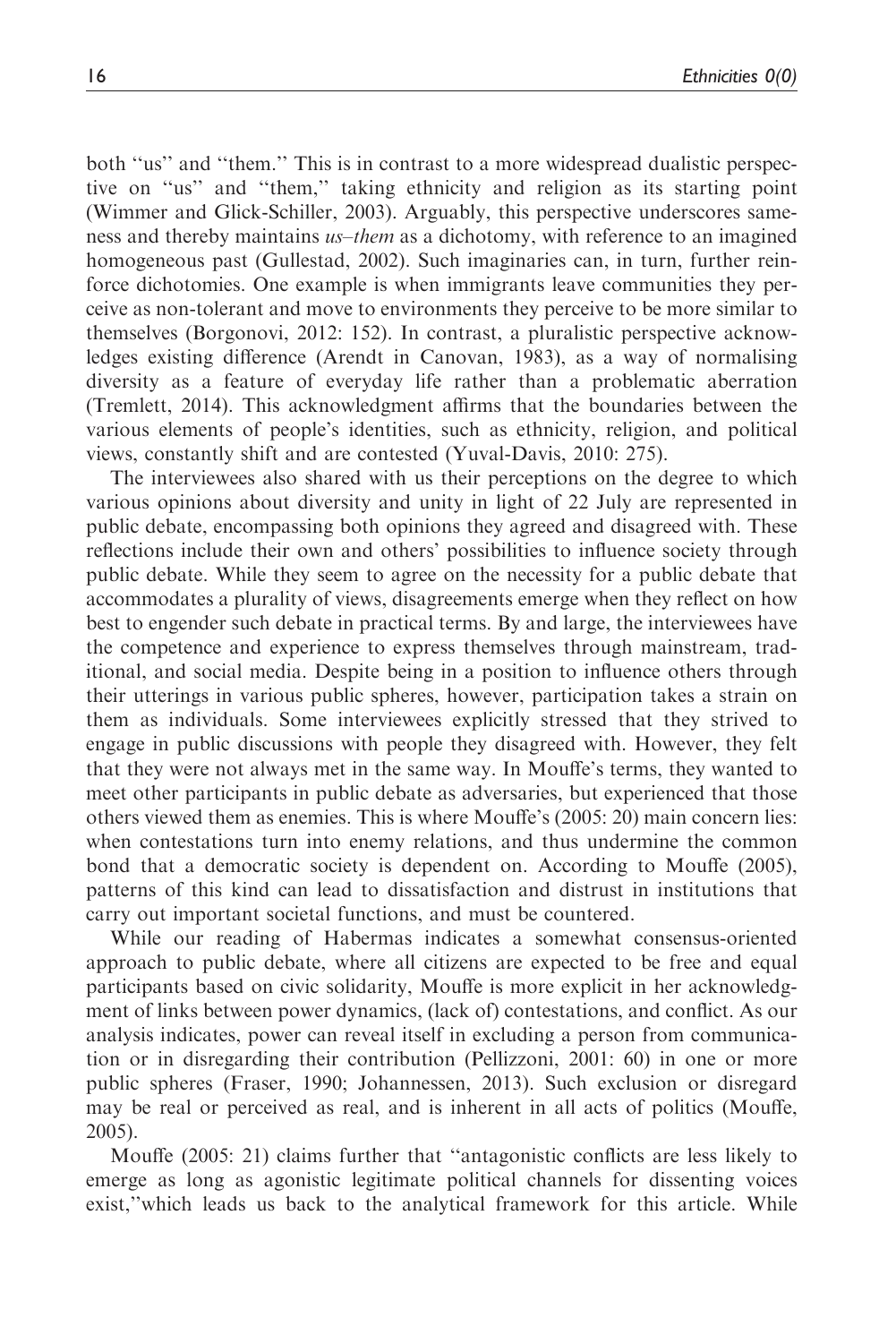consensus-oriented approaches tend towards the need for agreement, contestationfacilitating approaches rather prioritise the need for peaceful disagreement within the bounds of democracy. Both approaches reject the dualistic perspectives of enemy images that can contribute to polarization, and potentially to hostility that in some cases can escalate into violence.

## **Conclusions**

Analysing semi-structured interviews with people in influential roles in post-terror Norway in light of our contestation–consensus and pluralistic–dualistic framework, we find that both consensus and contestations are important for accommodating unity in diversity in a liberal, democratic society. However, the role of consensus and contestation is dependent on several conditions. The Norwegian case exemplifies that societal response to acts of terror can highlight a unity at a national level that bypasses existing political, ethnic, and religious divides. Over time, however, a continued focus on dualistic consensus may advance conflict if many individuals feel that views they identify with are not sufficiently represented and acknowledged in public debate. Similarly, a dualistic contestation perspective can advance conflict if opponents increasingly perceive each other as enemies in a hostile environment. A plurality of contestations, by contrast, has the potential to de-escalate conflict, and thereby make possible continued collaboration and conversation.

Returning to the question we posed in the title of this article, our answer is two-dimensional: ''No, we do not have to agree on everything,'' and ''Yes, we do have to agree on some things.'' To an extent, agreement about some ground rules is necessary, reflecting the relevance of consensus-oriented approaches. At the same time, however, disagreements are inherent to both societal interaction and politics – all members of society simply do not, and cannot, agree. Therefore contestation-facilitating and consensus-oriented approaches need to complement each other. A combination of consensus-oriented and contestation-facilitating approaches can counter polarization, as the former points to a necessary common ground for interaction, and the latter allows for conflicting interpretations to emerge.

Meanwhile, across Europe, there is a widespread narrative on differences stemming from particular perceptions of how increased ethnic and religious diversity affects society. It is thus worth noting the existing and acknowledged differences and disagreements in any liberal democracy–preceding, alongside, and regardless of – current patterns of ethnic and religious diversity. This acknowledgment requires moving beyond narratives of a homogenous and uniform ''us'' in a dualistic and contrasting relation to ''them.'' Instead it underlines the plurality of ''us'' and "others" that marks interactions in everyday life. The insistence on a plurality of us and Others implies that any individual at any given time can agree on some matters with selected individuals, forming an ''us'' in relation to several Others, whilst disagreeing with those same individuals on other matters.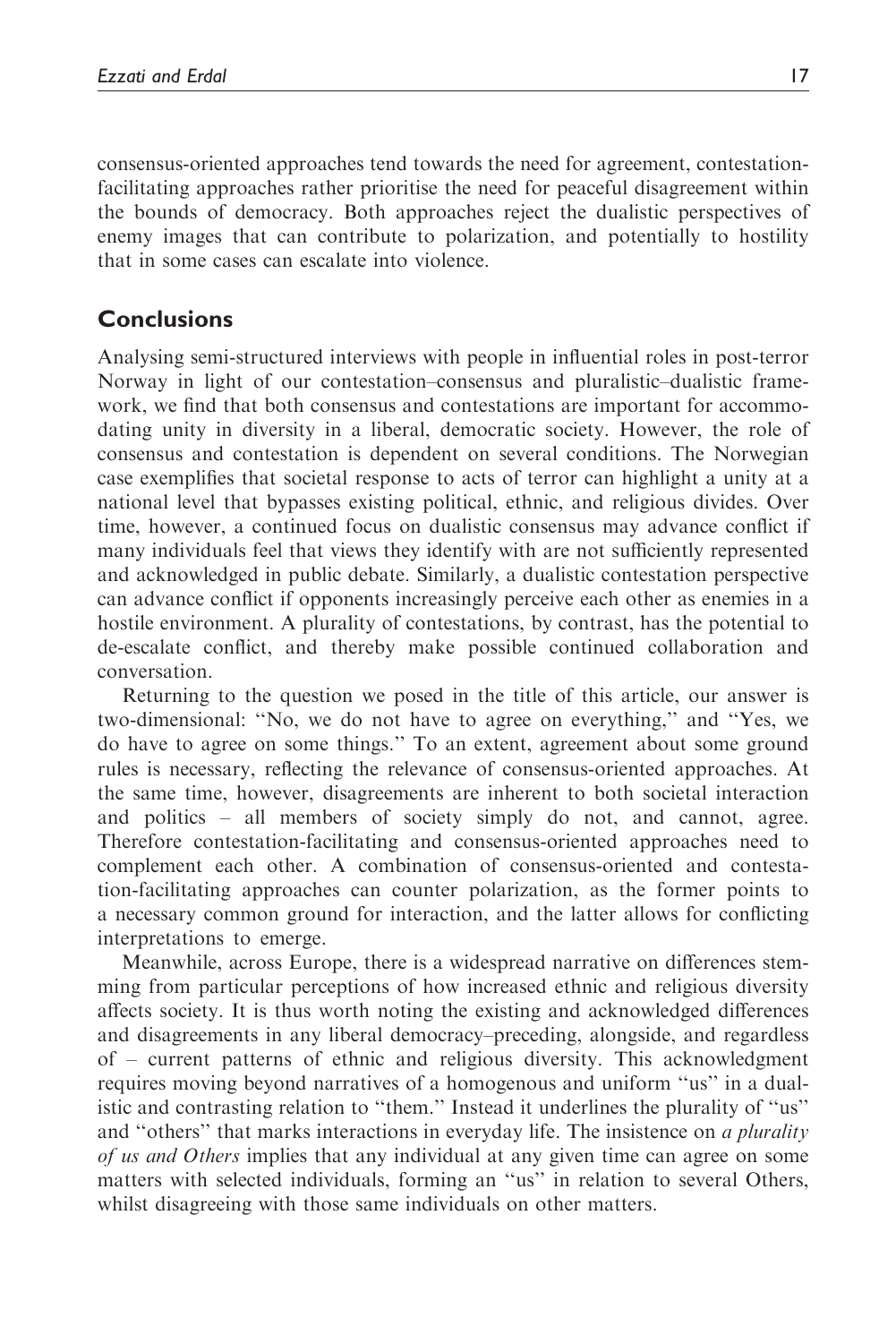Our findings underline the ways in which everyday interactions complicate a simplistic minority–majority division. In research and in public debate about immigration, this divide is commonly grounded in ethnicity and religion. But what about a person whose Norwegian heritage goes back many generations (''ethnic majority'') and has converted to Judaism (''religious minority'')? Or the shifting political divides where certain opinions are in a minority at one point in time, and a majority at another. In this reading, there is a need for contestation-facilitating approaches, as opting only for consensus-oriented approaches results in strengthening binary ''us'' and ''them'' divisions, which can accelerate societal polarization. A promotion of contestations where interlocutors view each other as opponents and not as enemies, by contrast, can combat polarization. Such promotion is important in the context of contemporary everyday interactions in European societies, where polarization has become a great threat. Approaches to the management of disagreement in human interaction that resist turning to hostility and enemy images, are thus relevant in all societal arenas of interaction. This is as true for schools, hospitals, the grocery shop, and football pitch, as it is for social media, public debate, and politics.

#### Acknowledgements

We would like to thank the interviewees for taking the time to share their thoughts and reflections with us. We would also like to thank Grete Brochmann, Lars Laird Iversen, and Ana Roman, in addition to Odin Lysaker, Henrik Syse and the rest of the NECORE project team for their comments and contributions.

#### Declaration of conflicting interests

The author(s) declared no potential conflicts of interest with respect to the research, authorship, and/or publication of this article.

#### Funding

The author(s) disclosed receipt of the following financial support for the research, authorship, and/or publication of this article: This article is part of the project ''Negotiating values: Collective identities and resilience after 22/7'' (NECORE), funded by the Research Council of Norway.

#### **Notes**

- 1. In Norway ''unity in diversity'' is widely acknowledged in an array of policy documents, see e.g. White Paper 12 on ''Diversity and Community'' from 2012.
- 2. According to Statistics Norway, at the beginning of 2016 there were 698,600 immigrants and 149,700 people born in Norway by immigrant parents, in total constituting 16% of the population. The largest immigrant groups were Poles, Lithuanians, and Swedes.
- 3. The format (Newspaper Name, full date) refers to the op-ed published in the named newspaper on the date provided.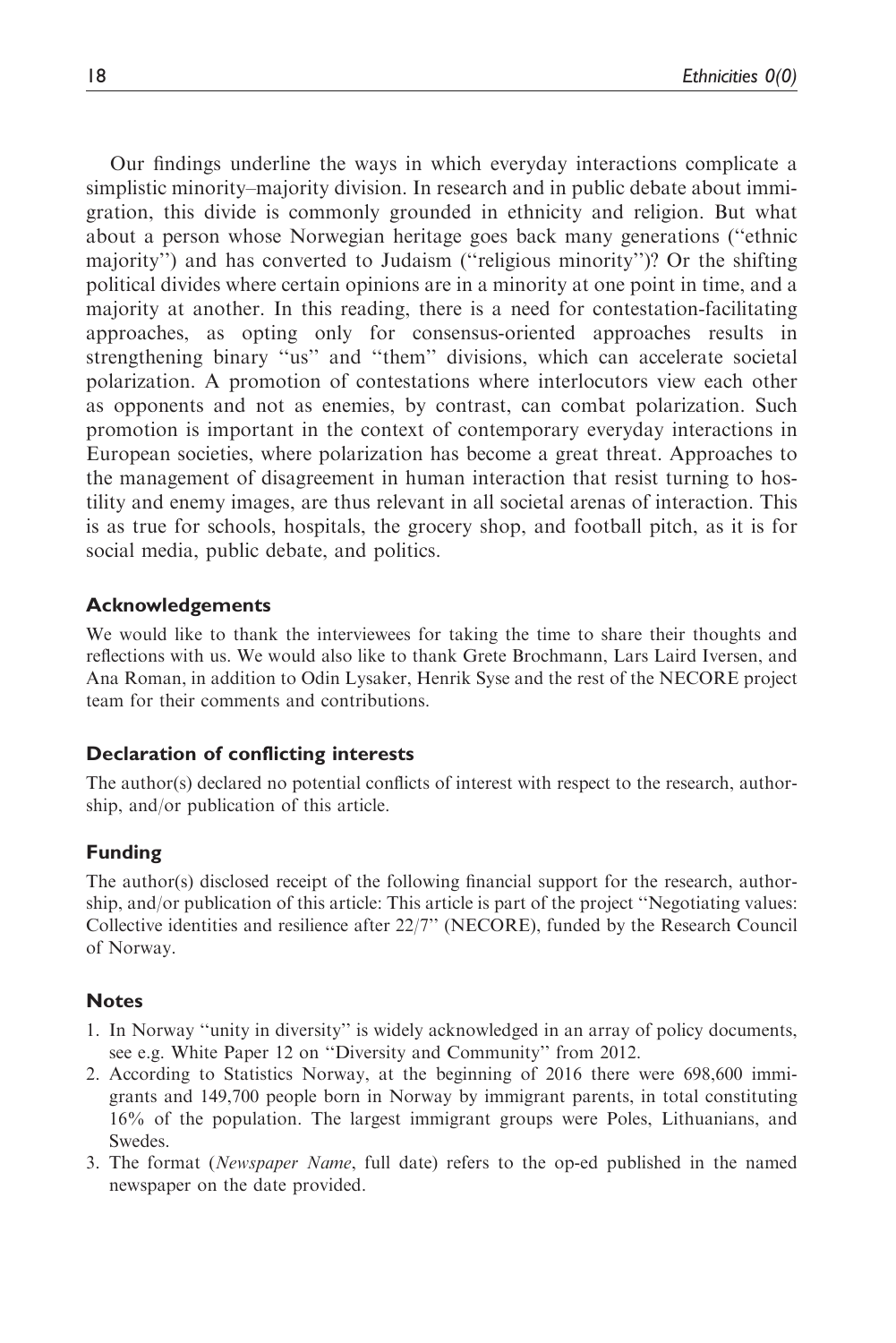- 4. The government-appointed 22 July Commission criticized the police and security services, and their handling of the attacks, in its report published in August 2012 (NOU, 2012: 14).
- 5. This interview took place in February 2015.
- 6. A few years after the attacks, Gahr Støre and some Labour Party colleagues did try to raise debate about right-wing extremism and the links between ''attitudes and actions'' (see e.g. Støre, 2014), to which they received mixed feedback.
- 7. Before carrying out the attacks, the perpetrator e-mailed a 1300 pages long document, which he referred to as a manifesto, as documentation for his actions

#### **References**

Amin A (2012) Land of Strangers. Hoboken: Polity Press.

- Bangstad S (2013) Eurabia comes to Norway. Islam and Christian-Muslim Relations 24(3): 369–391.
- Bangstad S (2014) Anders Breivik and the Rise of Islamophobia. London: Zed Books.
- Banks JA (2007) Diversity and Citizenship Education. Global Perspectives. Indianapolis: An Imprint of Wiley.
- Barth F (1969) *Ethnic Groups and Boundaries*. Oslo: Scandinavian University Press.
- Bertossi C (2012) The performativity of colour blindness. Race politics and immigrant integration in France, 1980–2012. Patterns of Prejudice 46(5): 427–444.
- Borgonovi F (2012) The relationship between education and levels of trust and tolerance in Europe. The British Journal of Sociology 63(1): 146–167.
- Botvar PK (2013) Folkets svar på terroren. Sosiale, kulturelle og politiske aspekter ved massemønstringene [The people's response to the terror. Social, cultural and political aspects of the mass assemblies]. In: Aagedal O, Botvar PK and Høeg IM (eds) Den Offentlige Sorgen. Markeringer, Ritualer og Religion etter 22. juli [the public sorrow. Markings, rituals and religion after 22 July]. Oslo: Universitetsforlaget, pp.26-46.
- Bygnes S (2013) Ambivalent multiculturalism. Sociology 47(1): 126–141.
- Canovan M (1983) Arendt, Rousseau, and human plurality in politics. The Journal of Politics 45(2): 286–302.
- Carling J, Erdal MB and Ezzati R (2014) Beyond the insider–outsider divide in migration research. Migration Studies 2(1): 36-54.
- Cinalli M and Giugni MG (2013) Public discourses about Muslims and Islam in Europe. Ethnicities 13(2): 131–46.
- Eide E (2012) The terror in Norway and the multiculturalist scapegoat. Journal of Contemporary European Studies 20(3): 273–84.
- Eide E, Kjølstad M and Naper A (2013) After the 22 July terror in Norway. Media debates on freedom of expression and multiculturalism. Nordic Journal of Migration Research 3(4): 187–196.
- Eide E and Orgeret KS (2015) Etter Beste Kjønn. Kjønnsperspektiv på Medier og Journalistikk. [Gender perspectives on media and journalism]. Oslo: Universitetsforlaget.
- Erdal MB and Ezzati R (2015) 'Where are you from' or 'when did you come'? Temporal dimensions in migrants' reflections about settlement and return. Ethnic and Racial Studies 38(7): 1202–1217.
- Erdal MB and Strømsø M (2016) Beyond the boundaries of first-impressions. Negotiating nationhood in Norwegian schools. In: 18th Nordic migration conference, Oslo, Norway, 11–12 August 2016. Oslo: University of Oslo.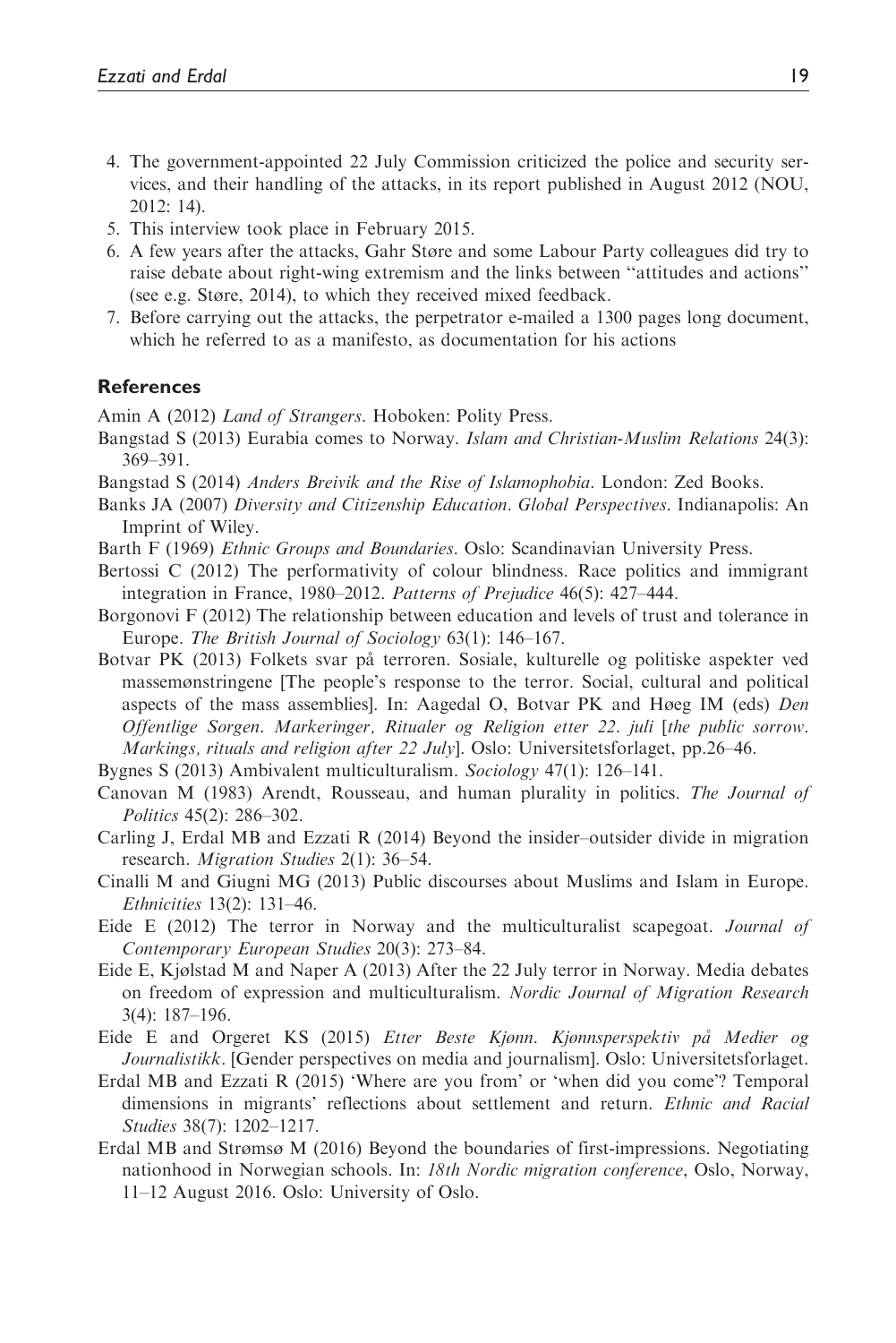- Eriksen TH (1995) We and Us. Two modes of group identification. Journal of Peace Research 32(4): 427–436.
- Eriksen TH (2014) Who or what to blame. Competing interpretations of the Norwegian terrorist attack. European Journal of Sociology 55(2): 275–294.
- Ezzati R (2014) Whose democracy, which freedom? Debating societal values in post-terror Norway. In: 2014 research school on peace and conflict symposium, Oslo, Norway, 13–14 November 2014. Oslo: Peace Research Institute Oslo.
- Fangen K and Vaage MN (2014) FrP-politikeres innvandringspolitikk i posisjon og opposisjon [Progress Party politicians' immigration politics in position and opposition]. Agora 14(3–4): 30–63.
- Figenschou TU and Beyer A (2014) The limits of the debate. How the Oslo terror shook the Norwegian immigration debate. The International Journal of Press/Politics 19(4): 430–52.
- Figenschou TU and Thorbjørnsrud K (2016) Disruptive mediate events. Managing dissent in the aftermath of terror. Journalism Practice 2016: 1–18.
- Fox J and Jones D (2013) Migration, everyday life and the ethnicity bias. *Ethnicities* 13(4): 385–400.
- Fraser N (1990) Rethinking the public sphere. A contribution to the critique of actually existing democracy. Social Text 25/26: 56-80.
- Gullestad M (2002) Invisible fences. Egalitarianism, nationalism and racism. Journal of the Royal Anthropological Institute 8(1): 45–63.
- Habermas J (1995) Address: Multiculturalism and the liberal state. Stanford Law Review 47(5): 849–853.
- Habermas J (2006) Religion in the public sphere. *European Journal of Philosophy* 14(1): 1–25.
- Hagen AL (2015) Meningers Mot. Netthat og Journalistisk Ytringsfrihet i Norge [The courage of opinions. Internet hate and journalistic freedom of expression in Norway]. Oslo: Cappelen Damm Akademisk.
- Harvey WS (2011) Strategies for conducting elite interviews. *Qualitative Research* 11(4): 431–41.
- Hirsch AA (2010) Women and Men in Norway. What the Figures Say. Oslo: Statistics Norway.
- Iversen LL (2012) Learning to be Norwegian. A Case Study of Identity Management in Religious Education in Norway. Germany: Waxmann Verlag.
- Iversen LL (2014) Uenighetsfellesskap. Blikk pa˚ Demokratisk Samhandling [Community of disagreement. Perspectives on democratic interaction] Oslo: Universitetsforlaget.
- Johannessen MR (2013) Social media as public sphere. An exploratory study of online political communication in Norway. PhD Thesis, University of Agder, Kristiansand.
- Jupskås AR (2013) The progress party. A fairly integrated part of the Norwegian party system. In: Grabow K, Hartleb F (eds) Exposing the Demagogues. Right-wing and National Populist Parties in Europe. Brussels: Centre for European Studies, pp.205–36.
- Jürges H (2007) Unemployment, life satisfaction and retrospective error. Journal of the Royal Statistical Society: Series A (Statistics in Society) 170(1): 43–61.
- Kolås Å (2017) How critical is the event? Multicultural Norway after 22 July 2011. Social Identities: Journal for the Study of Race, Nation and Culture 23(2).
- Kraus PA (2012) The politics of complex diversity. A European perspective. Ethnicities  $12(1)$ : 3–25.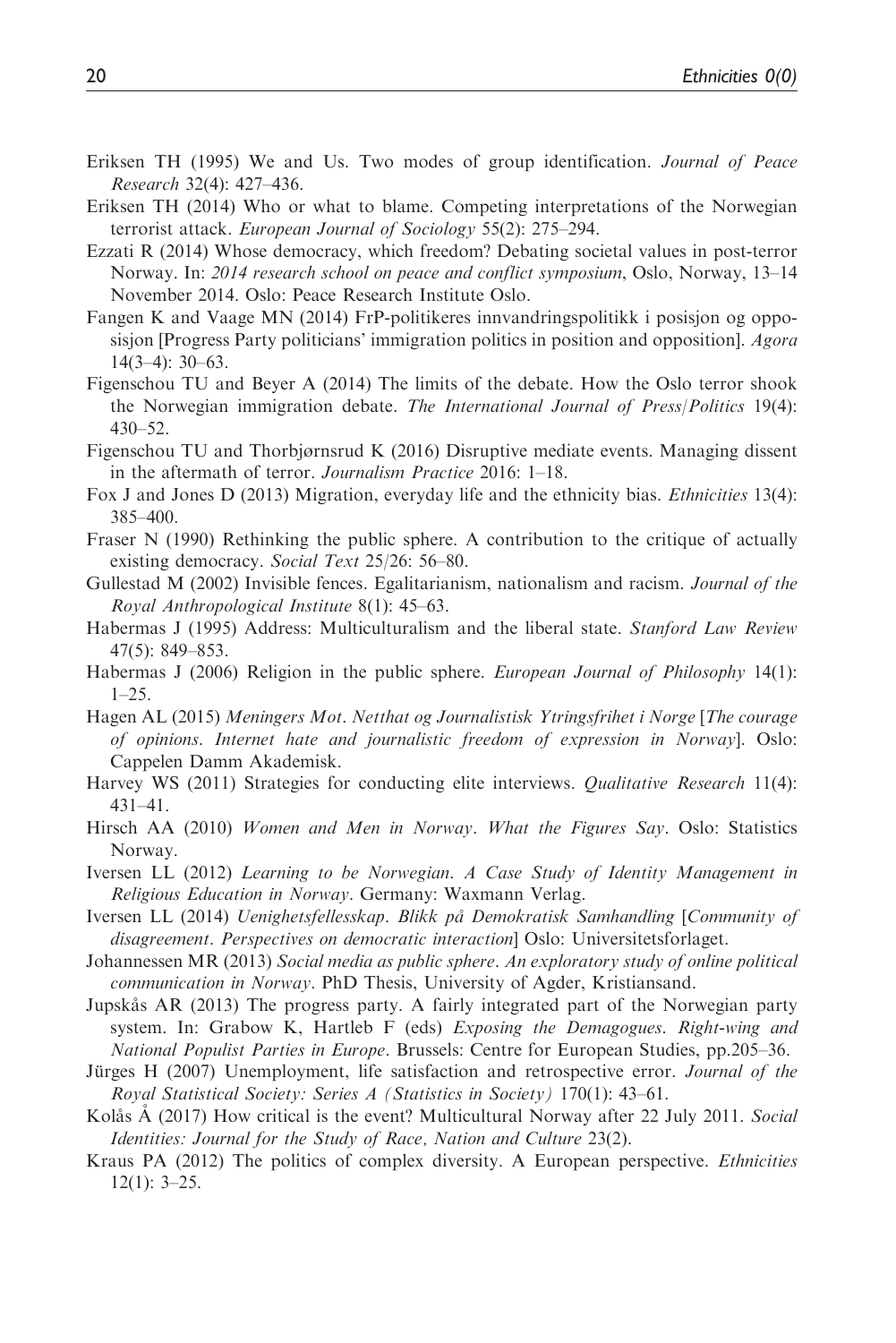- Leddy-Owen C (2014) Reimagining englishness. 'Race', class, progressive English identities and disrupted English communities. Sociology 48(6): 1123–1138.
- Lynch O (2013) British muslim youth. Radicalisation, terrorism and the construction of the other. Critical Studies on Terrorism 6(2): 241–261.
- Lysaker O (2014) Humanity in times of crisis. Hannah Arendt's political existentialism. In: Fløistad G (ed) Philosophy of Justice. Contemporary Philosophy. Dodrecht: Springer Verlag 2014, pp.293–310.
- Malik K (2014) Multiculturalism and its Discontents. Rethinking Diversity after 9/11. London: Seagull Books.
- Martin RWT (2005) Between consensus and conflict. Habermas, post-modern agonism and the early American public sphere. Polity 37(3): 365–388.
- Meer N and Modood T (2014) Cosmopolitanism and integrationism Is British multiculturalism a 'Zombie category'? Identities 21(6): 658–674.
- Mikecz R (2012) Interviewing elites. Addressing methodological issues. *Qualitative Inquiry* 18(6): 482–493.
- Mouffe C (1992) Citizenship and political identity. The Identity in Question 61: 28–32.
- Mouffe C (1999) Deliberative democracy or agonistic pluralism? Social Research 66(3): 745–58.
- Mouffe C (2005) On the Political. Thinking in Action. London: Routledge.
- Parekh B (2000) Rethinking Multiculturalism. Cultural Diversity And Political Theory. Boston: Harvard University Press.
- Parker W (2003) Teaching Democracy. Unity and Diversity in Public Life. New York: Teachers College Press.
- Pellizzoni L (2001) The myth of the best argument. Power, deliberation and reason. *British* Journal of Sociology 52(1): 59–86.
- Petersson BO (2009) Hot conflict and everyday banality. Enemy images, scapegoats and stereotypes. Development 52(4): 460-5.
- Population Statistics (2016) Immigrants and Norwegian-Born to Immigrant Parents. Oslo-Kongsvinger: Statistics Norway.
- Putnam RD (2002) Bowling together. The American Prospect, 18 January, 02.
- Rafoss TW (2015) Meningsløs terror og meningsfylt fellesskap. Stoltenbergs taler etter 22. juli [Meaningless terror and meaningful community. Stoltenberg's speeches after 22 July 2011]. Sosiologisk tidsskrift 1–2: 6–28.
- Seierstad A (2015) One of Us. The Story of Anders Breivik and the Massacre in Norway–and its Aftermath. New York: Farrar, Straus and Giroux.
- Skey M (2013) Why do nations matter? The struggle for belonging and security in an uncertain world. The British Journal of Sociology 64(1): 81–98.
- Smith JP and Thomas D (2003) Remembrances of things past. Test-retest reliability of retrospective migration histories. Journal of the Royal Statistical Society: Series A (Statistics in Society)  $166(1)$ : 23–49.
- Stanley D (2003) What do we know about social cohesion? The research perspective of the Federal Government's research network. The Canadian Journal of Sociology 28(1): 5–17.
- Taylor C (1994) The politics of recognition. In: Gutmann A (ed.) Multiculturalism. Examining the Politics of Recognition. Princeton: Princeton University Press, pp.25–73.
- Thorbjørnsrud K and Figenschou TU (2016) Consensus and dissent after terror. Editorial policies in times of terror. Journalism 2016.